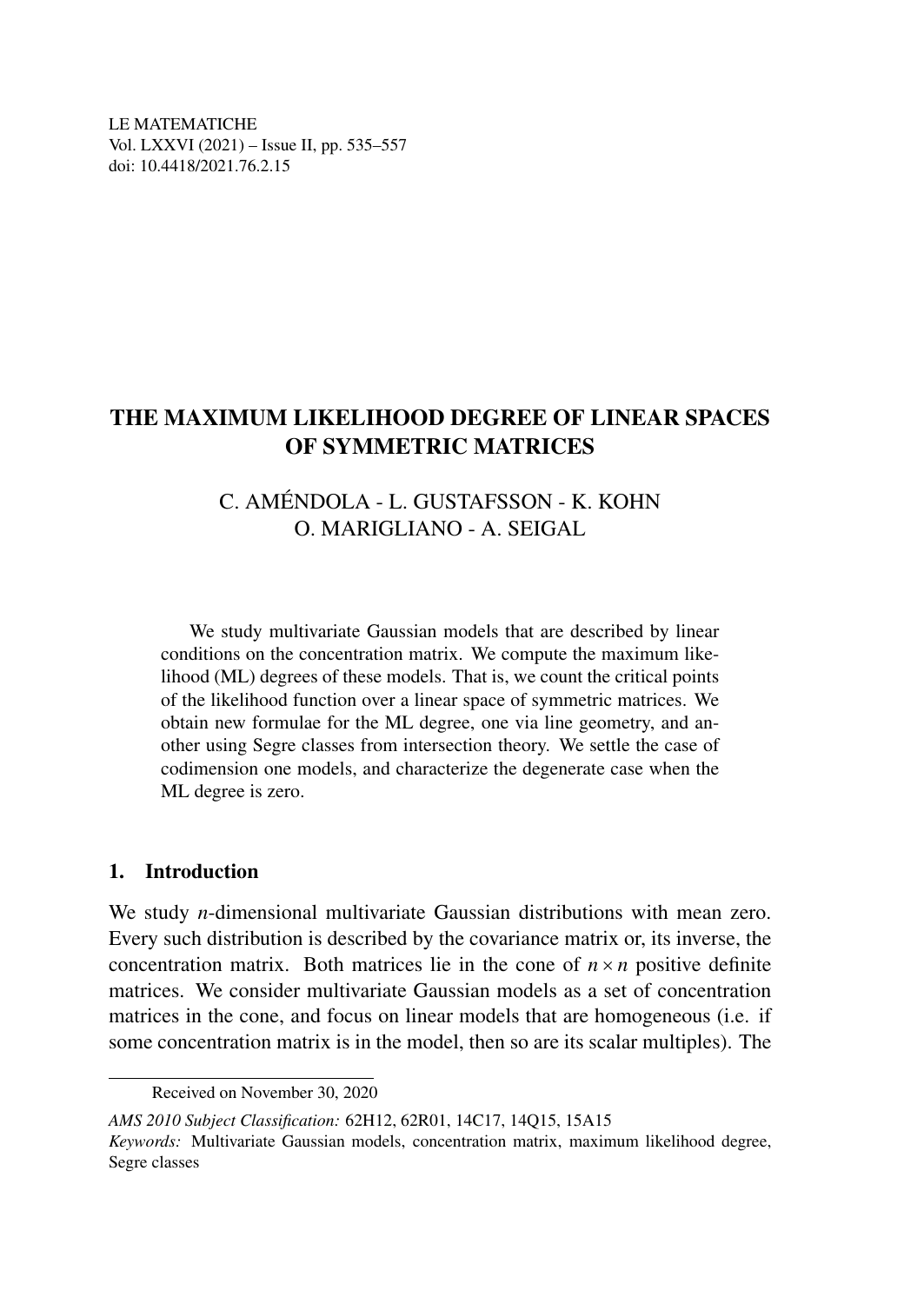log-likelihood of observing sample covariance *S* at a concentration matrix *K* is

<span id="page-1-2"></span>
$$
\ell_S(K) = \log \det(K) - \text{tr}(KS). \tag{1}
$$

The maximum likelihood (ML) degree counts the complex critical points of the log-likelihood function, as we vary over the Zariski closure of the model. The Zariski closure of a linear model is a linear space of symmetric matrices  $\mathcal L$ in the space  $\mathbb{S}^n$  of  $n \times n$  complex symmetric matrices. Linear spaces are wellknown to have unique minimizers of the Euclidean distance function, but the same is not true of the log-likelihood.

The maximum likelihood degree of a Gaussian linear concentration model was first studied in [\[17\]](#page-22-0). For generic linear spaces  $\mathcal{L}$ , the ML degree equals the degree of the reciprocal variety  $\mathcal{L}^{-1}$  (defined below). This degree is nontrivial to compute in general, and recently a connection to the space of complete quadrics has led to more tools, including a proof of its polynomiality in the ambient dimension *n* [\[13,](#page-22-1) [14\]](#page-22-2).

However, Gaussian statistical models used in practice are seldom generic. For example, a natural family of linear concentration models are undirected Gaussian graphical models. In this setting,  $\mathcal L$  is defined by zeros at the entries that correspond to missing edges from a graph. Several results and conjectures for the ML degrees of special classes of graphs can be found in [\[17,](#page-22-0) [18\]](#page-22-3). The question of finding the ML degree of any pencil, that is, of a linear space of dimension 2, has recently been answered in [\[9\]](#page-21-0), using Segre symbols<sup>[1](#page-1-0)</sup>.

In this paper we consider arbitrary linear spaces of symmetric matrices of any dimension. Our main results include several characterizations of their ML degree, in particular a formula based on line geometry (Theorem [2.11\)](#page-6-0) and a formula based on intersection theory (Theorem [4.2\)](#page-13-0). The latter is given in terms of Segre classes<sup>[2](#page-1-1)</sup>. Section [3](#page-7-0) is devoted to the hyperplane case. When the hyperplane is defined by an annihilator matrix *A*, we prove that its ML degree equals the rank of *A* minus one (Proposition [3.4\)](#page-9-0). A complete classification of the ML degrees for all linear spaces in  $\mathbb{S}^3$  is provided in Section [5.](#page-16-0) We study linear spaces with ML degree 0 in Section [6](#page-17-0) and give several equivalences for this degenerate case to occur (Theorem [6.1\)](#page-18-0).

### 2. Likelihood geometry

In this section we lay out our geometric set-up. We then give two approaches to compute the ML degree of a linear space, and illustrate them on an example.

<span id="page-1-0"></span><sup>&</sup>lt;sup>1</sup> named after Corrado Segre (1863-1924).

<span id="page-1-1"></span><sup>&</sup>lt;sup>2</sup>named after Beniamino Segre (1903-1977).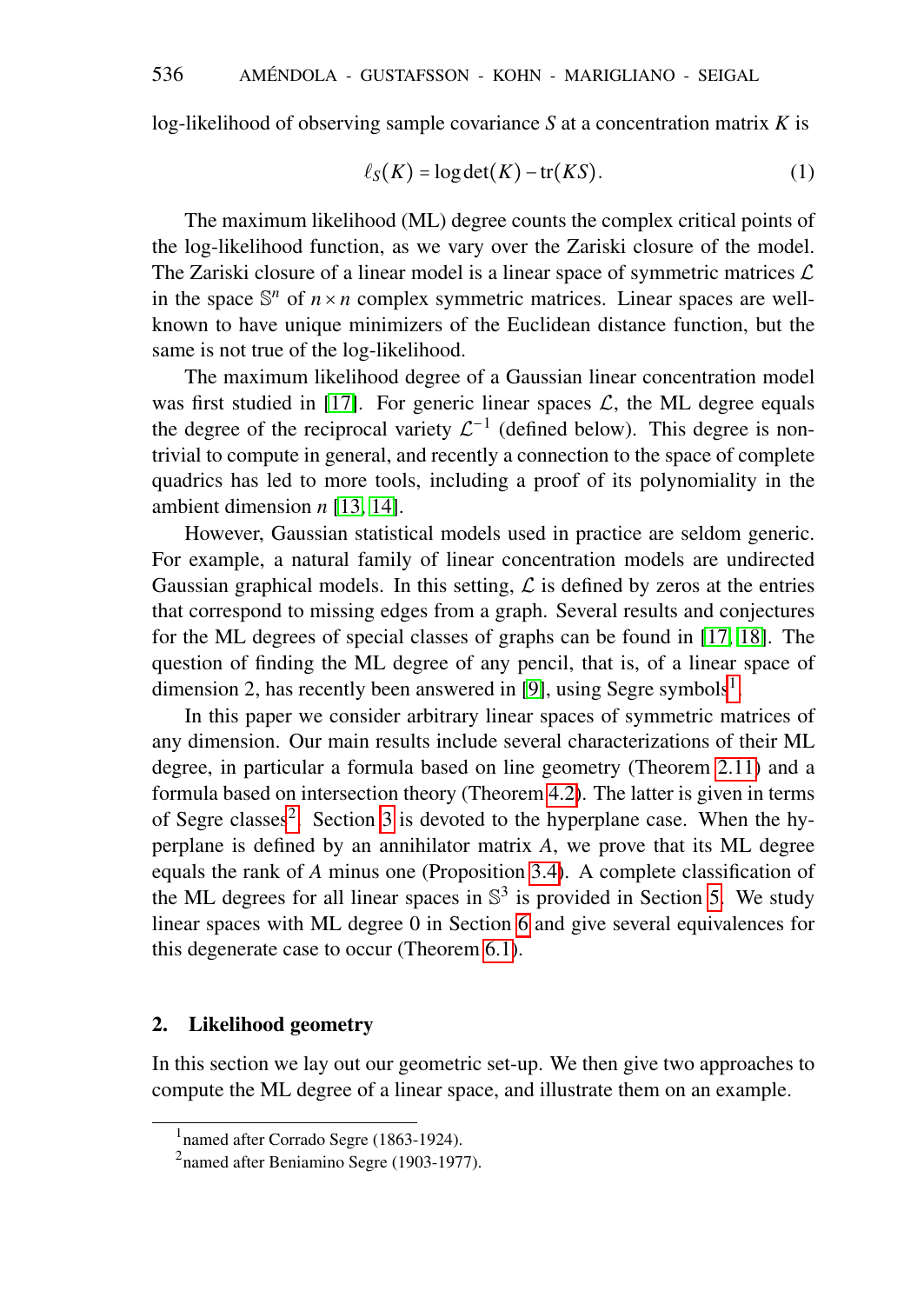### <span id="page-2-1"></span>2.1. Geometric set-up

Let  $\mathcal{L} \subseteq \mathbb{S}^n$  be a linear space of symmetric matrices. Throughout this article, we assume that  $\mathcal L$  is *regular*, i.e. that it contains at least one matrix of full rank. We consider the inner product on the real points in  $\mathbb{S}^n$  given by  $\langle K, \Sigma \rangle = \text{tr}(K\Sigma)$ . We extend the trace pairing to all complex matrices in  $\mathbb{S}^n$ . This allows us to define the *annihilator* or *polar space* of L:

$$
\mathcal{L}^{\perp} := \{ \Sigma \in \mathbb{S}^n \mid \text{tr}(K\Sigma) = 0 \text{ for all } K \in \mathcal{L} \}.
$$

The derivative of the log-likelihood  $\ell_S : L \to \mathbb{R}$  in [\(1\)](#page-1-2) at a real point  $K \in L$  is

$$
D_K(\ell_S): \mathcal{L} \longrightarrow \mathbb{R}
$$
  

$$
\dot{K} \longmapsto \langle K^{-1} - S, \dot{K} \rangle.
$$

Hence, the condition for *K* to be a critical point is given by  $K^{-1} - S \in \mathcal{L}^{\perp}$ . We define the *reciprocal variety*  $\mathcal{L}^{-1}$  to be the Zariski closure in  $\mathbb{S}^n$  of the inverses of the invertible matrices in  $\mathcal{L}$ . Then the *maximum likelihood degree* of  $\mathcal{L} \subseteq \mathbb{S}^n$ is the number of matrices, for generic  $S \in \mathbb{S}^n$ , in the intersection

<span id="page-2-0"></span>
$$
\mathcal{L}^{-1} \cap \left( \mathcal{L}^{\perp} + S \right). \tag{2}
$$

Given a matrix  $\Sigma$  in the intersection, the corresponding critical point in  $\mathcal L$  is  $\Sigma^{-1}$ .

Remark 2.1. The reader might worry about some matrices in the intersection being singular, since only the invertible matrices in  $\mathcal{L}^{-1}$  correspond to some  $K \in \mathcal{L}$ . One might also ask whether points should be counted with multiplicity. Later in this section (in Lemmas [2.2](#page-3-0) and [2.3,](#page-3-1) and Proposition [2.4\)](#page-3-2) we see:

- 1. For generic *S*, all intersections are at invertible matrices.
- 2. For generic *S*, the points in the intersection in [\(2\)](#page-2-0) occur without multiplicity. That is, the definition of ML degree does not depend on if we count intersection points with or without multiplicity.

We now move the set-up to the projective space  $\mathbb{PS}^n$ . The varieties  $\mathcal{L}^{-1}$ and  $\mathcal{L}^{\perp}$  are both defined by homogeneous polynomials. We denote their projectivizations by  $L^{-1}$ ,  $L^{\perp}$ . We let  $\mathcal{L}_S^{\perp}$  denote the span of  $\mathcal{L}^{\perp}$  and *S*, and denote its projectivization by  $L_S^{\perp}$ . The dimension of  $L_S^{\perp}$  equals the codimension of  $L^{-1}$ . Hence  $L_S^{\perp}$  and  $L^{-1}$  meet either at  $deg(L^{-1})$  many points, counted with multiplicity, or at infinitely many points. We consider the projection from  $L^{\perp}$ :

<span id="page-2-2"></span>
$$
\pi_{L^{\perp}} : \mathbb{PS}^n \longrightarrow \left\{ W \in \text{Gr}(\text{dim}\,L^{\perp} + 1, \mathbb{PS}^n) \mid L^{\perp} \subset W \right\} \cong \mathbb{P}^{\text{dim}\,L},
$$
\n
$$
S \longmapsto L_S^{\perp},
$$
\n(3)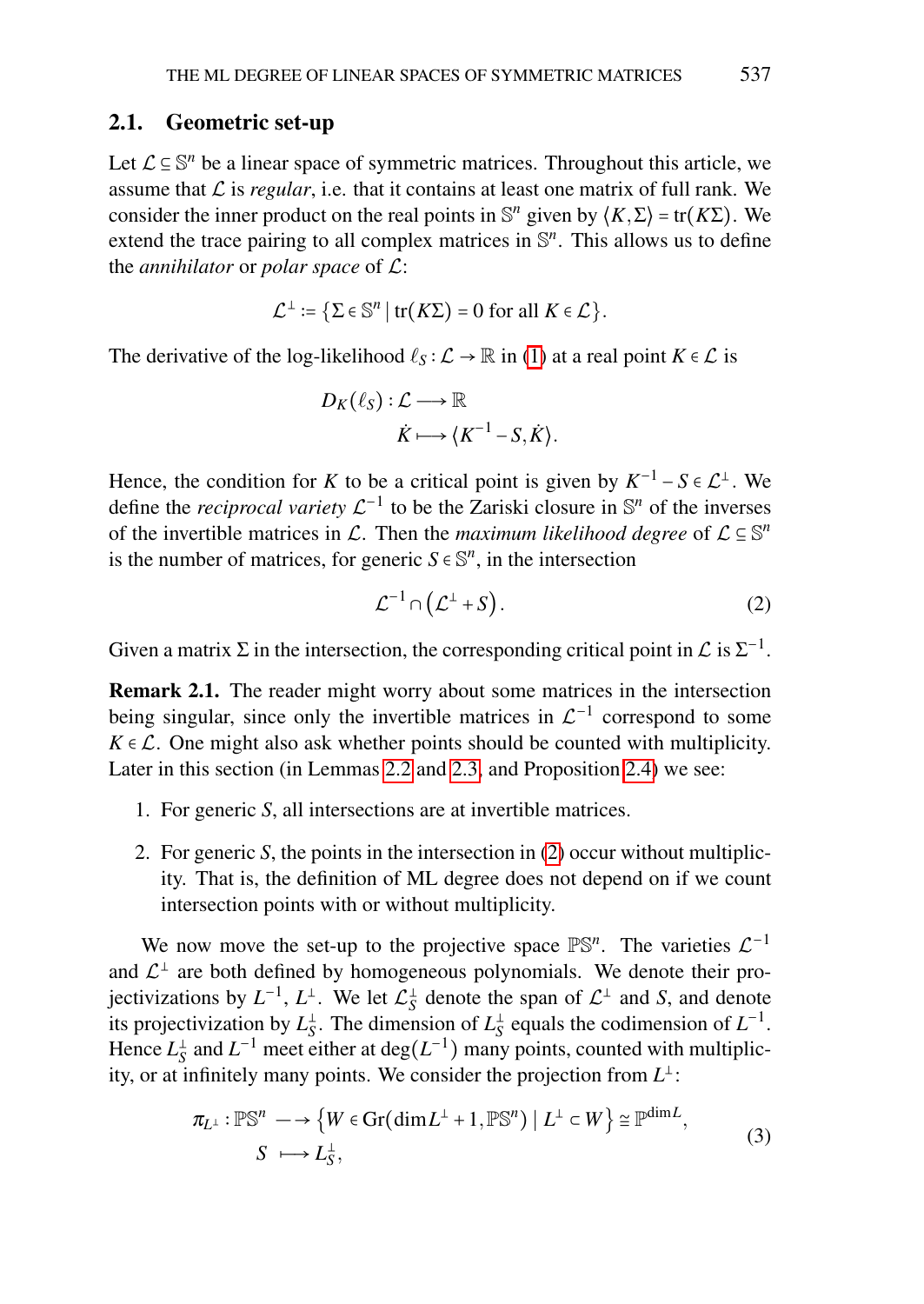where  $\text{Gr}(k, \mathbb{P}^N)$  denotes the Grassmannian of *k*-dimensional subspaces of  $\mathbb{P}^N$ . We will show in Proposition [2.4](#page-3-2) that the ML degree is the degree of  $\pi_{L^{\perp}}|_{L^{-1}}$ , the projection map  $\pi_{L^{\perp}}$  restricted to the reciprocal variety  $L^{-1}$ .

<span id="page-3-0"></span>**Lemma 2.2.** Let  $X \subset \mathbb{P}^N$  be an irreducible variety of dimension d, and let  $\pi_V$ : P *<sup>N</sup>* ⇢ P *d be the projection from a linear space V* ∈ Gr(*N* −*d* −1,P *N* )*. Then the generic fiber of*  $\pi_V$ <sup>*x*</sup> *is reduced.* 

*Proof.* If the restricted map  $\pi_V|_X$  is not dominant, i.e. its generic fiber is empty, the assertion is trivial. So we assume the generic fiber is finite and non-empty.

Since the map  $\pi_V$  restricted to the singular locus of X is not dominant, the generic fiber of  $\pi_V|_X$  does not contain singular points of *X*. Thus, the generic fiber of  $\pi_V|_X$  is *not* reduced if and only if the generic  $W \in \text{Gr}(N-d, \mathbb{P}^N)$  containing *V* intersects *X* non-transversely at a smooth point  $x \in X$  outside of *V* (i.e., *x* ∈ *W* ∩ Reg(*X*)  $\setminus$ *V* and *W* +  $\mathbb{T}_x X$  ≠  $\mathbb{P}^N$ , where  $\mathbb{T}_x X \subset \mathbb{P}^N$  denotes the embedded tangent space of *X* at *x*).

Since we assumed the map  $\pi_V|_X$  to be dominant, the join of *X* and *V* is the whole ambient space  $\mathbb{P}^N$ . By Terracini's lemma [\[20,](#page-22-4) Corollary 1.11], we have that  $V + \mathbb{T}_x X = \mathbb{P}^N$  for generic  $x \in X$ . So  $Y = \overline{\{x \in \text{Reg}(X) \setminus V \mid V + \mathbb{T}_x X \neq \mathbb{P}^n\}} \subset X$ is a proper subvariety. Since we assumed *X* was irreducible, we have dim  $Y \leq Y$  $\dim X$  and  $\pi_V|_Y$  is not dominant. This means that the generic  $W \in \text{Gr}(N-d, \mathbb{P}^N)$ containing *V* does not pass through any point in  $Y \setminus V$ , so it cannot intersect *X* non-transversely outside of *V*.  $\Box$ 

Lemma [2.2](#page-3-0) implies that the fibers of the map  $\pi_{L^{\perp}}|_{L^{-1}}$  are generically reduced. That is, points in the generic fiber are present without multiplicity.

# <span id="page-3-1"></span>**Lemma 2.3.** *The generic fiber of*  $\pi_{L^{\perp}}|_{L^{-1}}$  *consists only of invertible matrices.*

*Proof.* We may assume that  $\pi_{L^{\perp}}|_{L^{-1}}$  is dominant since otherwise the assertion is trivial. Hence, the generic fiber is the intersection

<span id="page-3-3"></span>
$$
(L_S^{\perp} \cap L^{-1}) \setminus L^{\perp} \text{ for generic } S \in \mathbb{PS}^n. \tag{4}
$$

The singular matrices in the intersection are the fiber of  $L_S^{\perp}$  under the restriction of  $\pi_{L^{\perp}}$  to the locus  $L^{-1} \cap Z(\text{det})$ . The latter is a proper subvariety of  $L^{-1}$  and thus  $\pi_{L^{\perp}}|_{L^{-1} \cap Z(\text{det})}$  is not dominant. Hence the generic fiber of  $\pi_{L^{\perp}}|_{L^{-1}}$  does not contain singular matrices.  $\Box$ 

<span id="page-3-2"></span>**Proposition 2.4.** *The ML degree of L* is the degree of the restricted map  $\pi_{L^\perp}|_{L^{-1}}$ , i.e. the generic number of intersection points of  $L^{\pm}_{\rm S}$  and  $L^{-1}$  that do not lie on  $L^{\pm}.$ 

*Proof.* Both domain and codomain of the map  $\pi_{L^{\perp}}|_{L^{-1}}$  have the same dimension as *L*, so the map is generically finite. The degree of the map is the cardinality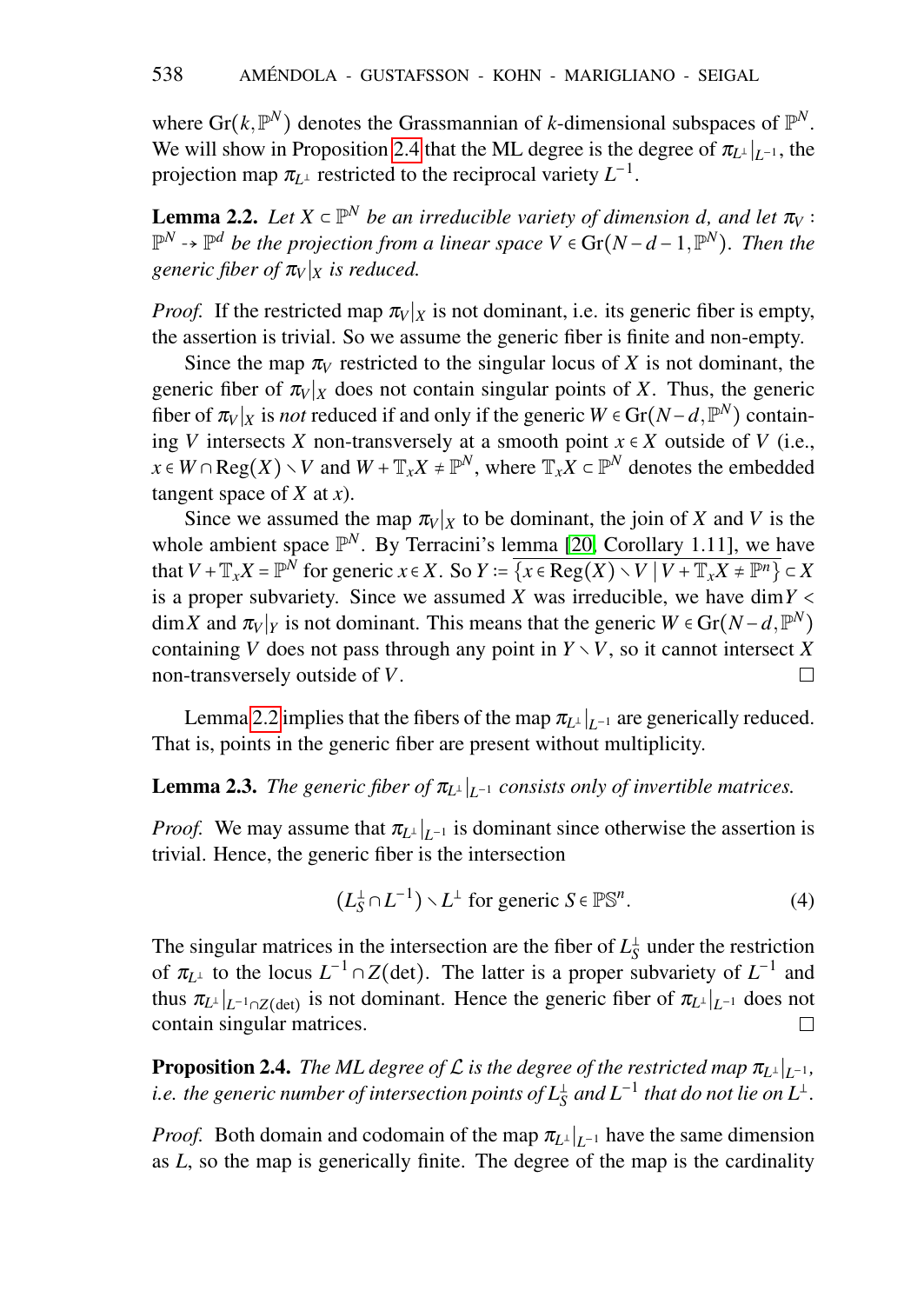of the generic fiber [\(4\)](#page-3-3). The fiber of  $L_S^{\perp}$  under  $\pi_{L^{\perp}}|_{L^{-1}}$  can be lifted to affine space by setting the coefficient of *S* to be one. This affine lift is the intersection in [\(2\)](#page-2-0), up to multipicity and removing singular matrices. Hence the cardinality of the fiber is equal to the ML degree, because the generic fiber is reduced, by Lemma [2.2,](#page-3-0) and only contains invertible points, by Lemma [2.3.](#page-3-1)  $\Box$ 

We note that the degree of the projection  $\pi_{L^{\perp}}|_{L^{-1}}$  is sometimes used as the definition of the ML degree, see [\[13,](#page-22-1) Definition 1.1], [\[14,](#page-22-2) Definition 2.3], and [\[15,](#page-22-5) Definition 5.4]. Proposition [2.4](#page-3-2) and Lemma [2.3](#page-3-1) combine to show that for generic  $S \in \mathbb{S}^n$ , all intersection points of  $\mathcal{L}^{\perp} + S$  and  $\mathcal{L}^{-1}$  occur at invertible matrices. Throughout the paper, we will make use of the following Lemma, proved in [\[9,](#page-21-0) Lemma 4.1].

<span id="page-4-1"></span>**Lemma 2.5.** The ML degree of a linear subspace  $\mathcal{L} \subset \mathbb{S}^n$  only depends on its *congruence class under change of basis by* GL*n.*

## 2.2. A first formula

We now give a first approach to compute the ML degree of a linear space. We recall from Proposition [2.4](#page-3-2) that the ML degree of  $\mathcal L$  is the number of intersection points of  $L_S^{\perp}$  and  $L^{-1}$  that do not lie on  $L^{\perp}$ . The following result shows that all the intersection points in  $L^{\perp}$  are non-invertible matrices. Then Lemma [2.3](#page-3-1) implies that the matrices we seek to exclude from the intersection  $L_S^{\perp} \cap L^{-1}$  are exactly the non-invertible matrices.

**Lemma 2.6.** *Every point in*  $\mathcal{L}^{-1} \cap \mathcal{L}^{\perp}$  *is a non-invertible matrix.* 

*Proof.* Assume that an invertible matrix  $\Sigma$  is contained in  $\mathcal{L}^{-1} \cap \mathcal{L}^{\perp}$ . This implies  $\Sigma^{-1} \in \mathcal{L}$ , and since  $\Sigma \in \mathcal{L}^{\perp}$  we derive the contradiction  $0 = \text{tr}(\Sigma^{-1}\Sigma) = n$ .  $\Box$ 

<span id="page-4-0"></span>**Proposition 2.7.** *Let*  $\{A_1, \ldots, A_c\}$  *be a basis for*  $\mathcal{L}^{\perp} \subset \mathbb{S}^n$ *, and define* 

 $\mathcal{A}_{\mathcal{L}} = {\{\Sigma \in \mathbb{S}^n \mid \text{tr}(A_i \cdot \text{adj}(\Sigma)) = 0 \text{ for } i = 1, \ldots, c\}}.$ 

*Then the ML degree of* L *is the number of invertible matrices in the intersection*  $\mathcal{A}_{\mathcal{L}} \cap (\mathcal{L}^{\perp} + S)$  *for generic*  $S \in \mathbb{S}^n$ *.* 

*Proof.* We have  $\mathcal{L}^{-1} \subseteq \mathcal{A}_{\mathcal{L}}$ , since  $tr(A_i \cdot adj(K^{-1})) = 0$  for  $K \in \mathcal{L}$ , but the inclusion may be strict. However, all points in the difference  $A_{\mathcal{L}} \setminus \mathcal{L}^{-1}$  are non-invertible matrices. Indeed, if we have some invertible  $\Sigma \in \mathcal{A}_{\mathcal{L}}$ , then the defining equations of  $A_{\mathcal{L}}$  imply that tr $(A_i \cdot \Sigma^{-1})$  vanishes, i.e.  $\Sigma^{-1} \in \mathcal{L}$ . For generic *S*, none of the critical points of the likelihood occur at singular matrices, by Lemma [2.3,](#page-3-1) hence this includes all critical points of the likelihood. $\Box$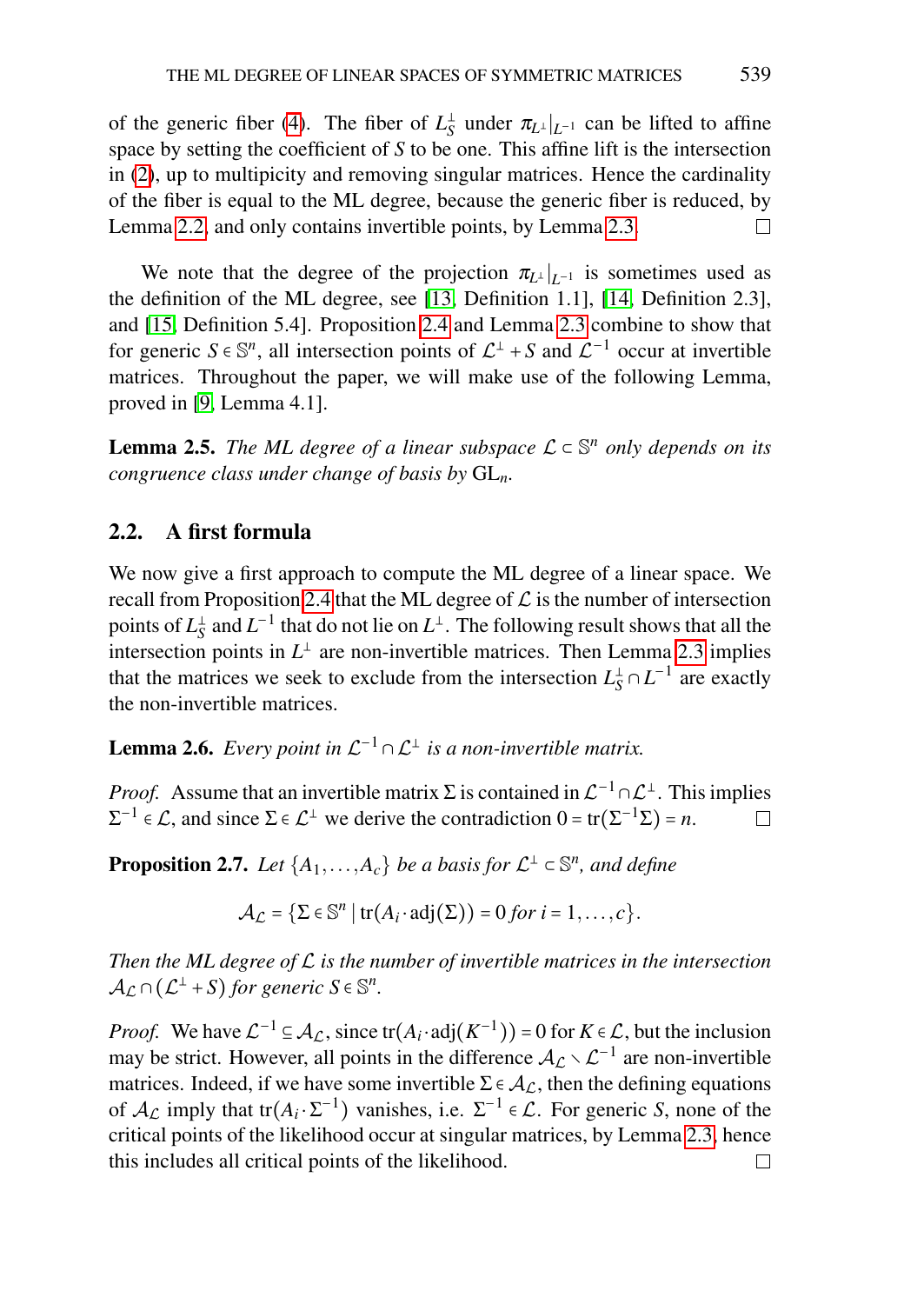The inclusion  $\mathcal{L}^{-1} \subseteq \mathcal{A}_{\mathcal{L}}$  will always be strict if the dimension of  $\mathcal{L}$  is small enough. This is because all defining equations of  $A<sub>C</sub>$  vanish when  $rk(\Sigma) \leq n-2$ . Hence if the corank-two matrices are not in  $\mathcal{L}^{-1}$ , then these lie in the difference  $A_{\mathcal{L}} \setminus \mathcal{L}^{-1}$ . The advantage of the larger intersection in Proposition [2.7](#page-4-0) over the smaller intersection in [\(2\)](#page-2-0) is that we have defining equations for both sides. This enables us to obtain the following.

**Proposition 2.8.** *Let*  $\{A_1, \ldots, A_c\}$  *be a basis for*  $\mathcal{L}^{\perp} \subset \mathbb{S}^n$ *. Then the ML degree of* L *is the number of invertible matrices* ∑*<sup>i</sup> tiA<sup>i</sup>* + *S that are critical points of*  $\ell(t_1,...,t_c) := \det(\sum_i t_i A_i + S).$ 

*Proof.* We have the identity  $tr(A_i \cdot adj(\sum_j t_j A_j + S)) = \frac{d}{dt}$  $\frac{d}{dt_i}$  (det( $\sum_j t_j A_j + S$ )). So the invertible critical points count the invertible matrices in the intersection of  $A_{\mathcal{L}}$  and  $\mathcal{L}^{\perp}$  + S. Then we conclude using Proposition [2.7.](#page-4-0)  $\Box$ 

We note that this proposition has a natural connection to the problem of maximizing the determinant along a spectrahedron, which computes the MLE in the real setting, see [\[17\]](#page-22-0).

<span id="page-5-1"></span>**Example 2.9.** Let  $\mathcal{L} = \{K \in \mathbb{S}^3 \mid \kappa_{11} = \kappa_{22} = 0\}$ . A basis of  $\mathcal{L}^{\perp}$  is given by  $A_1 = \begin{bmatrix} 1 & 0 & 0 \\ 0 & 0 & 0 \\ 0 & 0 & 0 \end{bmatrix}$  and  $A_2 = \begin{bmatrix} 0 & 0 & 0 \\ 0 & 1 & 0 \\ 0 & 0 & 0 \end{bmatrix}$ . The ML degree of  $\mathcal L$  is the number of invertible matrices  $S + t_1 A_1 + t_2 A_2$  that are critical points of  $\ell(t_1, t_2) = \det(S + t_1 A_1 + t_2 A_2) =$  $s_3 s_1 t_2 + t_1 (s_2 s_3 s - s_2^2) + t_2 (s_1 s_3 s - s_1^2) + \det(S)$ . We obtain the conditions

$$
s_{33}t_2 + (s_{22}s_{33} - s_{23}^2) = 0 \t s_{33}t_1 + (s_{11}s_{33} - s_{13}^2) = 0.
$$

This system has a unique solution for  $(t_1, t_2)$  for generic *S*. The last step is to verify that the critical point is at an invertible matrix. We substitute our expressions for  $t_1$  and  $t_2$  into  $s_{33}\ell(t_1,t_2)$  and obtain for generic *S* the expression  $s_{33}$  det(*S*) – ( $s_{22}s_{33} - s_{23}^2$ )( $s_{11}s_{33} - s_{13}^2$ ) ≠ 0. Hence the model has ML degree 1.

### <span id="page-5-2"></span>2.3. A line geometry formula

In this subsection we give a formula for the ML degree of  $\mathcal L$  based on the Grassmannian Gr(1,PS*<sup>n</sup>* ).

<span id="page-5-0"></span>**Lemma 2.10.** Let  $\mathcal{L} \subset \mathbb{S}^n$  be a linear subspace, and fix  $S \in \mathbb{P}\mathbb{S}^n$  generic. The ML degree of  $\mathcal L$  is the number of pairs  $(\Sigma,\Gamma)\in L^{-1}\times L^\perp$  such that  $\Sigma\neq\Gamma$  and  $S$  is on *the line*  $\ell \in \text{Gr}(1, \mathbb{P} \mathbb{S}^n)$  *spanned by*  $\Sigma$  *and*  $\Gamma$ *.* 

*Proof.* The ML degree of  $\mathcal L$  is the number of matrices in the intersection of  $L^{-1} \cap L_S^{\perp}$  that are not in  $L^{\perp}$ , see Proposition [2.4.](#page-3-2) A point  $\Sigma$  in the intersection  $L^{-1} \cap L_S^{\perp}$ , but not in  $L^{\perp}$ , can be written as a linear combination of some  $\Gamma \in L^{\perp}$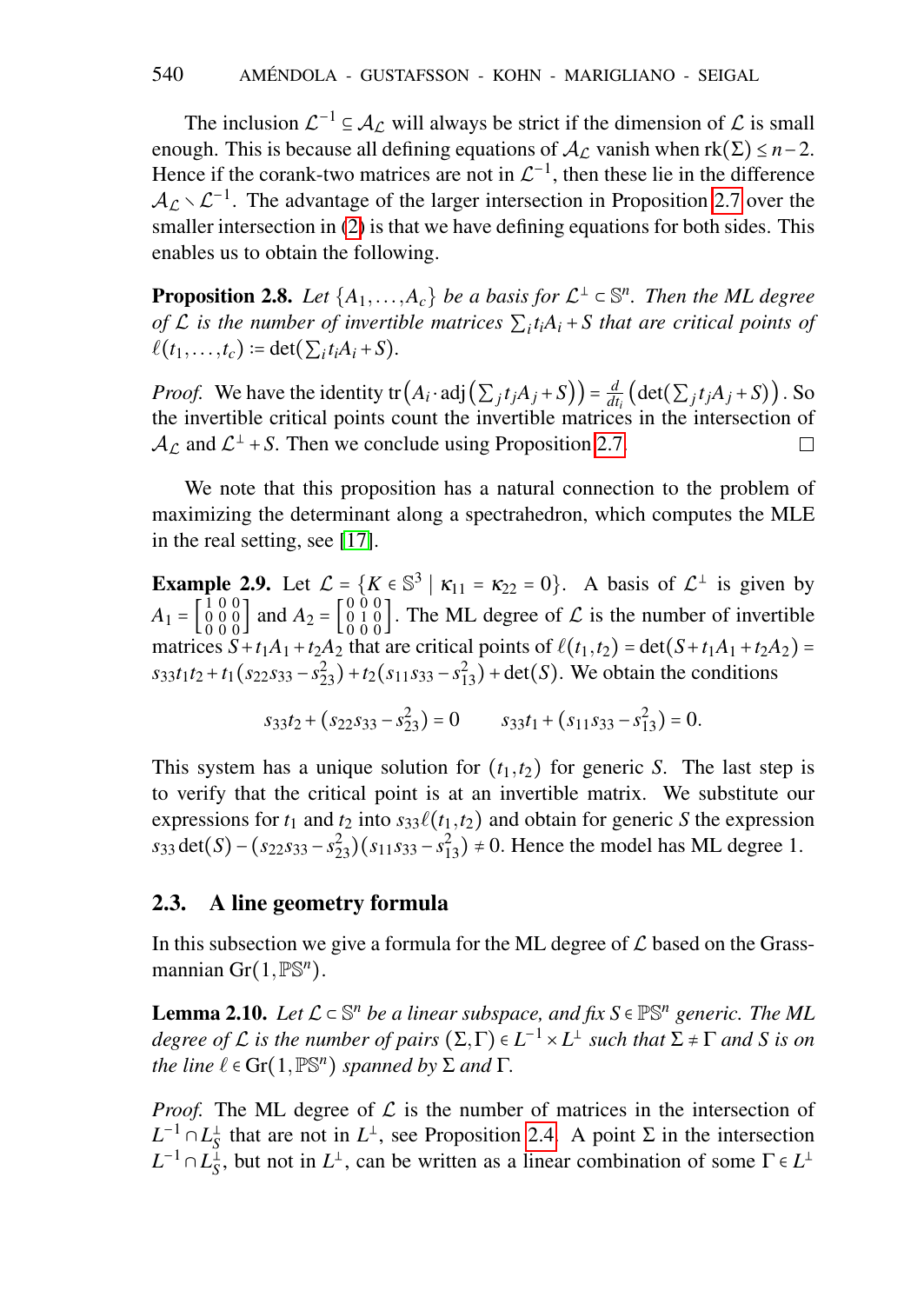and *S*, where the coefficient of *S* is non-zero. That is, the point  $\Sigma$  is on a line  $\ell \in \text{Gr}(1,\mathbb{P} \mathbb{S}^n)$  spanned by  $\Gamma \neq \Sigma$  and *S*. Hence the ML degree counts the  $\Sigma \in L^{-1}$ that lie on a line spanned by *S* and some  $\Gamma \in L^{\perp}$  distinct from  $\Sigma$ . This is equivalent to the assertion.  $\Box$ 



Figure 1: A diagram to show the construction of lines  $\ell$  spanned by  $(\Sigma,\Gamma) \in$  $L^{-1}$  ×  $L^{\perp}$ , containing some *S* ∈  $\mathbb{PS}^n$ . The ML degree of  $\mathcal L$  is the total number of intersections of  $L^{-1}$  with the linear space  $L_S^{\perp}$ .

We consider the Schubert variety of lines passing through *S*:

<span id="page-6-2"></span>
$$
\mathcal{G}_S \coloneqq \{ \ell \in \operatorname{Gr}(1, \mathbb{P} \mathbb{S}^n) \mid S \in \ell \}.
$$

We are interested in lines  $\ell \in \mathcal{G}_S$  that are spanned by  $\Sigma \in L^{-1}$  and  $\Gamma \in L^{\perp}$ , by Lemma [2.10.](#page-5-0) For this, we introduce the variety  $\mathcal J$  in  $\text{Gr}(1,\mathbb P \mathbb S^n)$ :

$$
\mathcal{J} := \overline{\{\ell \in \text{Gr}(1,\mathbb{P}\mathbb{S}^n) \mid \exists (\Sigma,\Gamma) \in L^{-1} \times L^{\perp} : \Sigma \neq \Gamma, \Sigma \in \ell, \Gamma \in \ell\}}.
$$

Note that the union of the lines  $\ell$  in  $\mathcal J$  is the join of  $L^{-1}$  and  $L^{\perp}$  in  $\mathbb{PS}^n$ .

<span id="page-6-0"></span>**Theorem 2.11.** *Let*  $\mathcal{L} \subset \mathbb{S}^n$  *be a linear subspace of codimension at least two,* and let  $S \in \mathbb{PS}^n$  be generic. Then the ML degree of  $\mathcal L$  is  $|\mathcal J \cap \mathcal G_S|$ *.* 

We prove Theorem [2.11](#page-6-0) by first counting the number of parametrizations of a general line  $\ell \in \mathcal{J}$ . This number is the degree of the following projection.

$$
\gamma: \overline{\{(\Sigma,\Gamma,\ell)\in L^{-1}\times L^{\perp}\times \text{Gr}(1,\mathbb{PS}^n) \mid \Sigma \neq \Gamma, \Sigma \in \ell, \Gamma \in \ell\}} \longrightarrow \mathcal{J},
$$
  

$$
(\Sigma,\Gamma,\ell) \longmapsto \ell.
$$
 (5)

<span id="page-6-1"></span>**Lemma 2.12.** Let  $\mathcal{L} \subset \mathbb{S}^n$  have codimension at least two and non-zero ML de*gree. Then* γ *is a birational map.*

*Proof.* Since the ML degree is non-zero, a general  $S \in \mathbb{PS}^n$  lies on a line spanned by some  $\Sigma \in L^{-1}$  and  $\Gamma \in L^{\perp}$ . That is, the join of  $L^{-1}$  and  $L^{\perp}$  fills the ambient space  $\mathbb{PS}^n$ , see also Theorem [6.1\(](#page-18-0)iii). In particular,  $L^{-1}$  is not a cone over  $L^{\perp}$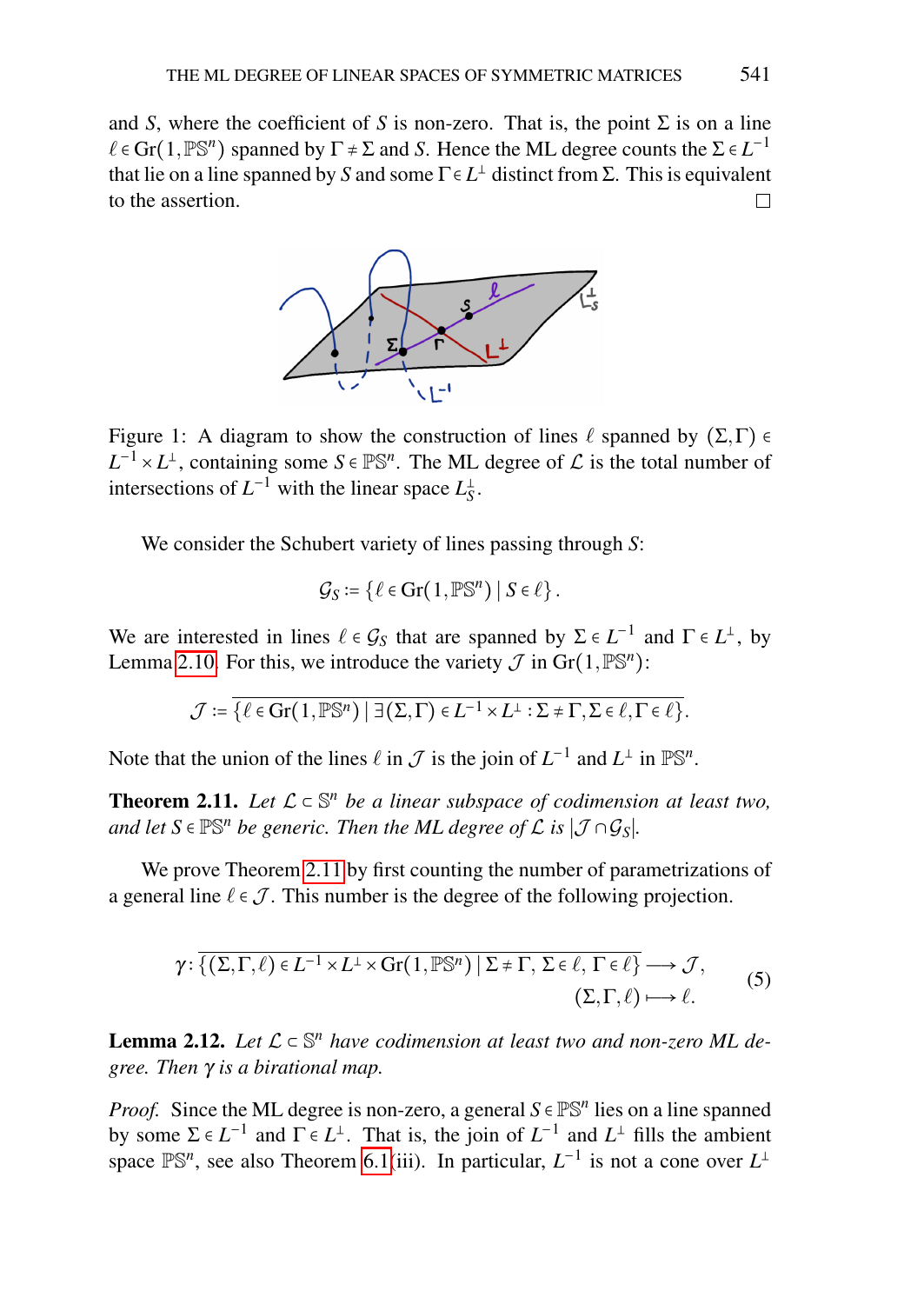(otherwise their join would be  $L^{-1}$ ), so the map  $\gamma$  is generically finite. Since  $L^{\perp}$ is a linear space, the degree of  $\gamma$  counts the intersections of a generic line  $\ell \in \mathcal{J}$ with  $L^{-1}$ .

We consider a generic line  $\ell \in \mathcal{J}$ . The span of the line with  $L^{\perp}$  gives the linear space  $L_S^{\perp}$  where *S* is a generic point. Since the codimension of the model  $\mathcal{L}$  is at least two, the linear space  $L_S^{\perp}$  strictly contains  $\ell$ . The reciprocal variety  $L^{-1}$  intersects  $L_S^{\perp} \setminus L^{\perp}$  at finitely many points, where their number is the ML degree of  $\mathcal{L}$ , by Proposition [2.4.](#page-3-2) Since the line  $\ell$  is generic, it passes through exactly one of the points. Otherwise, if  $\ell$  is spanned by  $\Sigma \in L^{-1}$  and  $\Gamma \in L^{\perp}$ , we can perturb the point  $\Gamma$  on  $L^{\perp}$  (which has positive dimension by our assumption on the codimension of  $\mathcal{L}$ ) to obtain a new line that only meets  $L^{-1}$  at  $\Sigma$ .  $\Box$ 

*Proof of Theorem [2.11.](#page-6-0)* We saw in Lemma [2.10](#page-5-0) that the ML degree is, for generic *S*, the number of pairs  $(\Sigma, \Gamma) \in L^{-1} \times L^{\perp}$  with  $\Sigma \neq \Gamma$  and *S* on the line spanned by Σ and Γ. Hence, the ML degree is zero if and only if  $\mathcal{J} \cap \mathcal{G}_S = \emptyset$ .

It remains to consider those  $\mathcal L$  with non-zero ML degree. In particular,  $L^{-1}$ is not a cone over  $L^{\perp}$ . This implies that the variety  $\mathcal J$  has both dimension and codimension dimPS*<sup>n</sup>* −1 inside the Grassmannian Gr(1,PS*<sup>n</sup>* ). The Schubert variety  $\mathcal{G}_S$  has the same (co)dimension. Hence the intersection  $\mathcal{J} \cap \mathcal{G}_S$  is finite for generic *S*, for instance as a consequence of [\[7,](#page-21-1) Theorem 1.7]. A line  $\ell$  in this intersection is spanned by a unique pair  $(\Sigma, \Gamma) \in L^{-1} \times L^{\perp}$  due to Lemma [2.12](#page-6-1) and the genericity of *S*. Hence, the assertion follows from Lemma [2.10.](#page-5-0)  $\Box$ 

In the next section we discuss hyperplanes, where we see that the degree of the projection  $\gamma$  can exceed one, and in fact deg( $\gamma$ ) equals the ML degree. We conclude this section by revisiting Example [2.9;](#page-5-1) we use Theorem [2.11](#page-6-0) to compute its ML degree.

<span id="page-7-1"></span>**Example 2.13.** We consider  $\mathcal{L} = \{K \in \mathbb{S}^3 \mid \kappa_{11} = \kappa_{22} = 0\}$ . The ML degree is the number of lines  $\ell \in \Gamma \cap \mathcal{G}_S$  for generic *S*, by Theorem [2.11.](#page-6-0) We fix a generic *S*, with entries  $s_{ij}$ , and show that there is only one line  $\ell$ , spanned by  $\Sigma \in L^{-1}$  and  $\Gamma \in L^{\perp}$ , with  $S \in \ell$ . We first express  $\Sigma$  in terms of *S*. Since matrices in  $L^{\perp}$  are supported only on the (1,1) and (2,2) entries, we have  $\sigma_{ij} = s_{ij}$  for all entries except possibly  $\sigma_{11}$  and  $\sigma_{22}$ . But  $\Sigma^{-1} \in L$  means  $\sigma_{ii}\sigma_{33} - \sigma_{i3}^2 = 0$  for  $i = 1, 2$ . Since  $s_{33} \neq 0$  by genericity of *S*, we recover all entries of  $\Sigma$  uniquely from *S*. The line spanned by  $\Sigma$  and generic *S* meets the linear space  $L^{\perp}$  at the unique point  $\Gamma$ .

### <span id="page-7-0"></span>3. Hyperplanes

In this section, we find the ML degree of hyperplanes in  $\mathbb{S}^n$  via two methods: by finding defining equations of  $\mathcal{L}^{-1}$ , and by the line geometry formula from Section [2.3.](#page-5-2) We also compute the ML degree of hyperplanes in the space of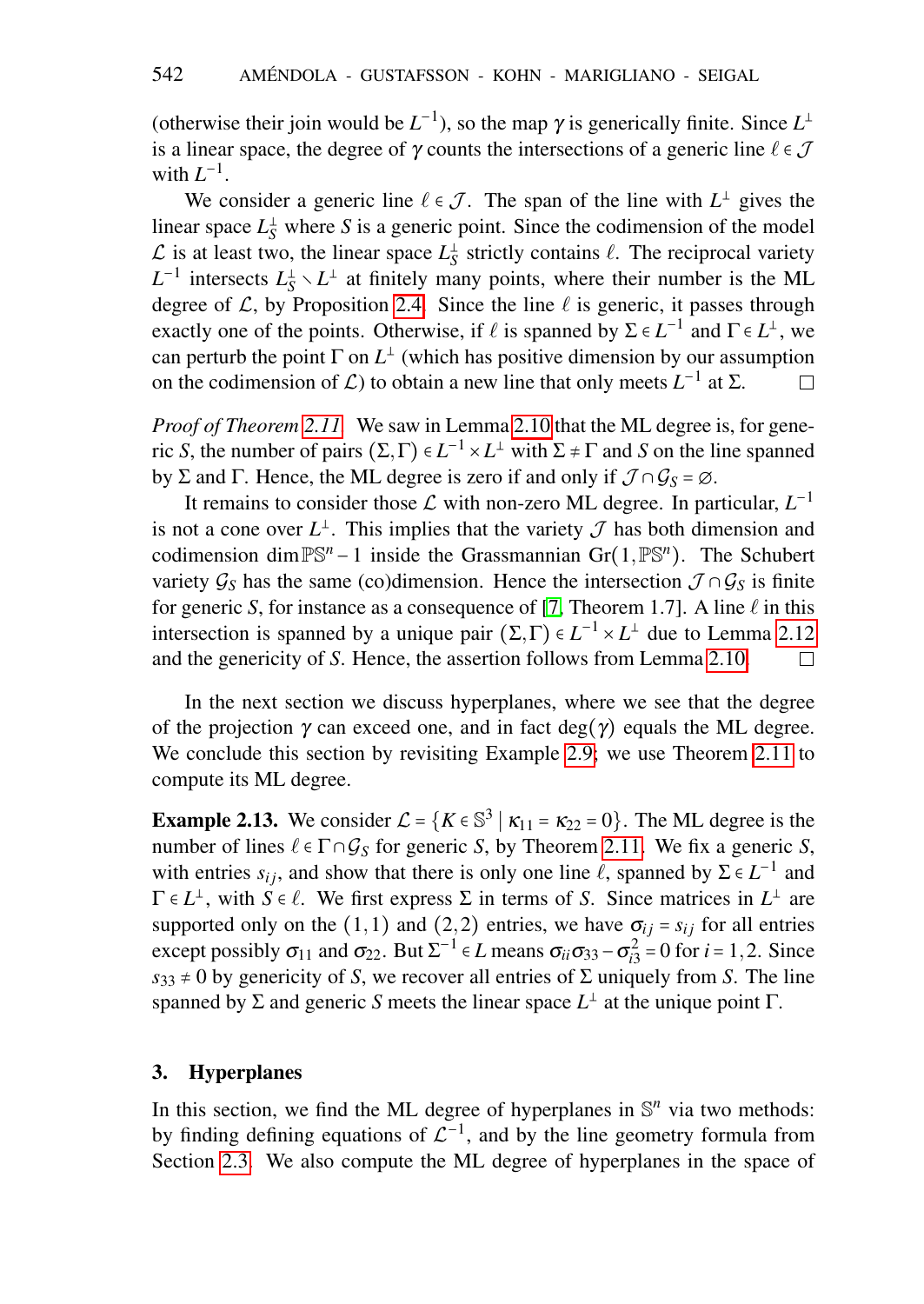diagonal matrices via these two methods. We confirm that our results agree with formulae for the ML degree of a diagonal linear model via matroids, see [\[17,](#page-22-0) Section 3].

We saw in Section [2.3](#page-5-2) that hyperplanes are excluded from the statement of Theorem [2.11:](#page-6-0) for hyperplanes, the projection map γ need not be birational. In fact, here we see that  $deg(\gamma)$  is equal to the ML degree.

<span id="page-8-0"></span>**Proposition 3.1.** Let  $\mathcal{L} \subset \mathbb{S}^n$  be a hyperplane with non-zero ML degree. Then *the ML degree of L is the degree of the projection*  $\gamma$  *in* [\(5\)](#page-6-2).

*Proof.* The ML degree is the number of intersection points of a generic line  $\ell$  passing through the point  $L^{\perp}$  with  $L^{-1} \setminus L^{\perp}$ , by Proposition [2.4.](#page-3-2) Since this number is non-zero by assumption, the line  $\ell$  is a generic point on  $\mathcal{J}$ . Hence, the degree of  $\gamma$  is also the cardinality of the intersection of  $\ell$  with  $L^{-1} \setminus L^{\perp}$ .  $\Box$ 

**Remark 3.2.** When  $\mathcal{L} \subset \mathbb{S}^n$  is a hyperplane with non-zero ML degree,  $L^{\perp}$  is a point and  $\mathcal{J} \cap \mathcal{G}_S$  consists of the unique line spanned by  $L^{\perp}$  and the generic point *S*. Hence, for *any* regular linear subspace  $\mathcal{L} \subset \mathbb{S}^n$ , Theorem [2.11](#page-6-0) and Propo-sition [3.1](#page-8-0) combine to show that the ML degree of  $\mathcal L$  is

<span id="page-8-2"></span>
$$
|\mathcal{J}\cap\mathcal{G}_S|\cdot\deg(\gamma),\tag{6}
$$

for generic *S*, using the convention  $0 \cdot \infty = 0$ . Indeed, the ML-degree is zero if and only if  $\mathcal{J} \cap \mathcal{G}_S = \emptyset$ . In the case of non-zero ML degree,  $|\mathcal{J} \cap \mathcal{G}_S| = 1$  if  $\mathcal{L}$  is a hyperplane, otherwise deg( $\gamma$ ) = 1 by Lemma [2.12.](#page-6-1)

We now compute the ML degree of a hyperplane. We write the linear equation defining the hyperplane as  $tr(AK) = 0$ , where *A* is a fixed complex symmetric matrix. We first obtain a description of the reciprocal variety  $\mathcal{L}^{-1}$  for a hyperplane L.

<span id="page-8-1"></span>**Lemma 3.3.** *Consider the hyperplane*  $\mathcal{L} = \{K : \text{tr}(AK) = 0\}$ *. The variety*  $\mathcal{L}^{-1}$  *is a hypersurface defined by the irreducible degree n*−1 *polynomial* tr(*A*⋅adj(*K*))*.*

*Proof.* The polynomial  $f(K) := \text{tr}(A \cdot \text{adj}(K))$  defines  $A_C = Z(f)$ , which contains  $\mathcal{L}^{-1}$ . The variety  $\mathcal{L}^{-1}$  is a hypersurface, since matrix inversion is a birational map. Hence  $\mathcal{L}^{-1}$  is an irreducible component of  $\mathcal{A}_{\mathcal{L}}$ .

To conclude, we show that the polynomial *f* is irreducible. Matrices in  $A_{\mathcal{L}} \setminus \mathcal{L}^{-1}$  must be singular and, since  $A_{\mathcal{L}}$  is a hypersurface, the existence of some  $\Sigma \in A_{\mathcal{L}} \setminus \mathcal{L}^{-1}$  implies the existence of a codimension one locus of singular matrices, i.e. the locus  $Z(\text{det})$ . However, the determinant does not divide  $f(K)$ since the determinant has degree *n*, while *f* has degree *n*−1. It remains to show that *f* is not a power of a lower degree polynomial. For this, we observe that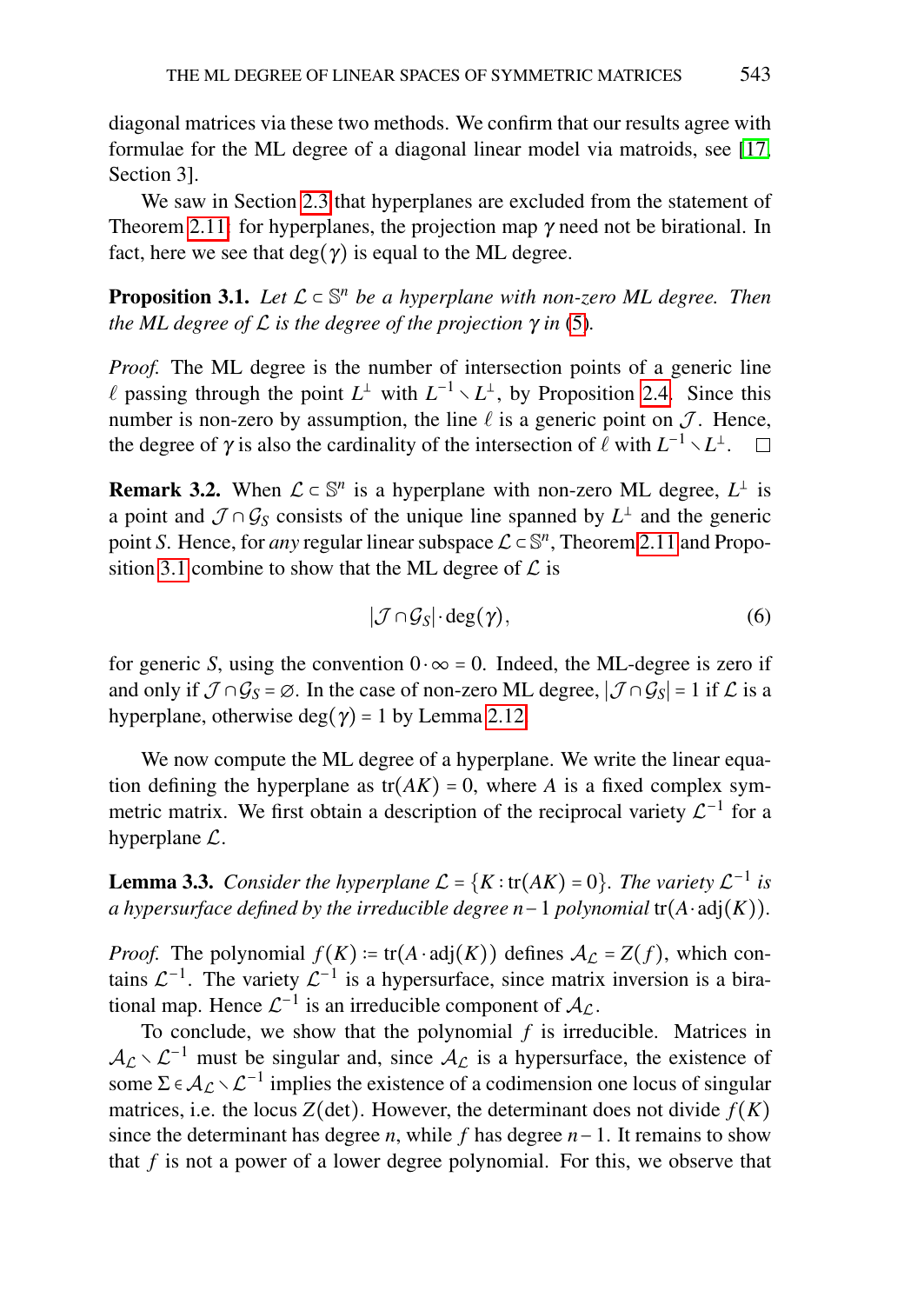the diagonal entries  $\kappa_{ii}$  of K are only present with linear exponent in *f*. (The off diagonal entries may be present with higher power because we are in the space of symmetric matrices.) For example, we can write  $f = \kappa_{ii} b_i(K) + c_i(K)$ , where  $b_i$  and  $c_i$  do not involve the variable  $\kappa_{ii}$ . This cannot be a power of a polynomial  $g(K)$  unless  $b_i(K) = 0$  for all *i*. But we have the equality  $b_i(K) = \text{tr}(A_i \cdot \text{adj}(K_i)),$ where  $A_i$  and  $K_i$  denote the submatrices of  $A$  and  $K$  without row and column  $i$ . Hence, the polynomial  $b_i$  is zero if and only if  $A_i$  is zero. Repeating this for three values of *i* shows that all entries of *A* must vanish, a contradiction. It remains to consider the case  $n = 2$ . Here,  $f$  is linear, hence irreducible.  $\Box$ 

We now prove our main result of the section.

<span id="page-9-0"></span>**Proposition 3.4.** Let  $\mathcal L$  be a hyperplane in  $\mathbb S^n$  defined by the equation  $tr(AK) = 0$ , *for some non-zero matrix*  $A \in \mathbb{S}^n$ . Then the ML degree of  $\mathcal L$  is  $\text{rk}(A) - 1$ .

*Proof.* We count points in the intersection of the hypersurface  $\mathcal{L}^{-1}$  with  $\mathcal{L}^{\perp}$  + S. The linear space  $\mathcal{L}^{\perp}$  + *S* is the line *tA* + *S*. Since the polynomial in Lemma [3.3](#page-8-1) is the defining equation of  $\mathcal{L}^{-1}$ , the intersection is the values of *t* such that

$$
tr(A \cdot adj(S + tA)) = 0.
$$

The number of values of  $t$  for which this condition holds is the ML degree of  $\mathcal{L}$ . Moreover, by Lemma [2.2](#page-3-0) the points are present without multiplicity for generic *S*. We observe that

$$
\operatorname{tr}(A \cdot \operatorname{adj}(S + tA)) = \frac{d}{dt} [\operatorname{det}(S + tA)].
$$

It therefore suffices to show that the degree of the polynomial  $det(S + tA)$  is  $r := \text{rk}(A)$ .

The ML degree is unchanged under congruence, by Lemma [2.5.](#page-4-1) We know from [\[4,](#page-21-2) Equation (1.1)] that every complex symmetric matrix is congruent to a diagonal matrix with entries  $(1, \ldots, 1, 0, \ldots, 0)$  on the diagonal. Hence we can assume the matrix A defining the hyperplane  $\mathcal L$  has this form. This shows that the polynomial has rank at most  $r$  in  $t$ . The coefficient of  $t^r$  is the determinant of the submatrix of *S* on rows  $r+1, \ldots, n$  and columns  $r+1, \ldots, n$ , if  $r < n$ , or the coefficient is 1 if  $r = n$ . Since *S* is generic, the polynomial det( $S + tA$ ) has degree *r*, as required.  $\Box$ 

Remark 3.5. We give an alternative proof of Proposition [3.4](#page-9-0) using Proposi-tion [3.1,](#page-8-0) for  $\mathcal L$  with non-zero ML degree. We count the number of intersection points of  $L^{-1}$  with a generic  $\ell \in \text{Gr}(1, \mathbb{PS}^n)$  passing through *A*. Since the degree of *L* −1 is *n*−1, by Lemma [3.3,](#page-8-1) there are *n*−1 intersection points in total, counted with multiplicity. The intersection multiplicity at the point *A* is *n*−*r*, as follows.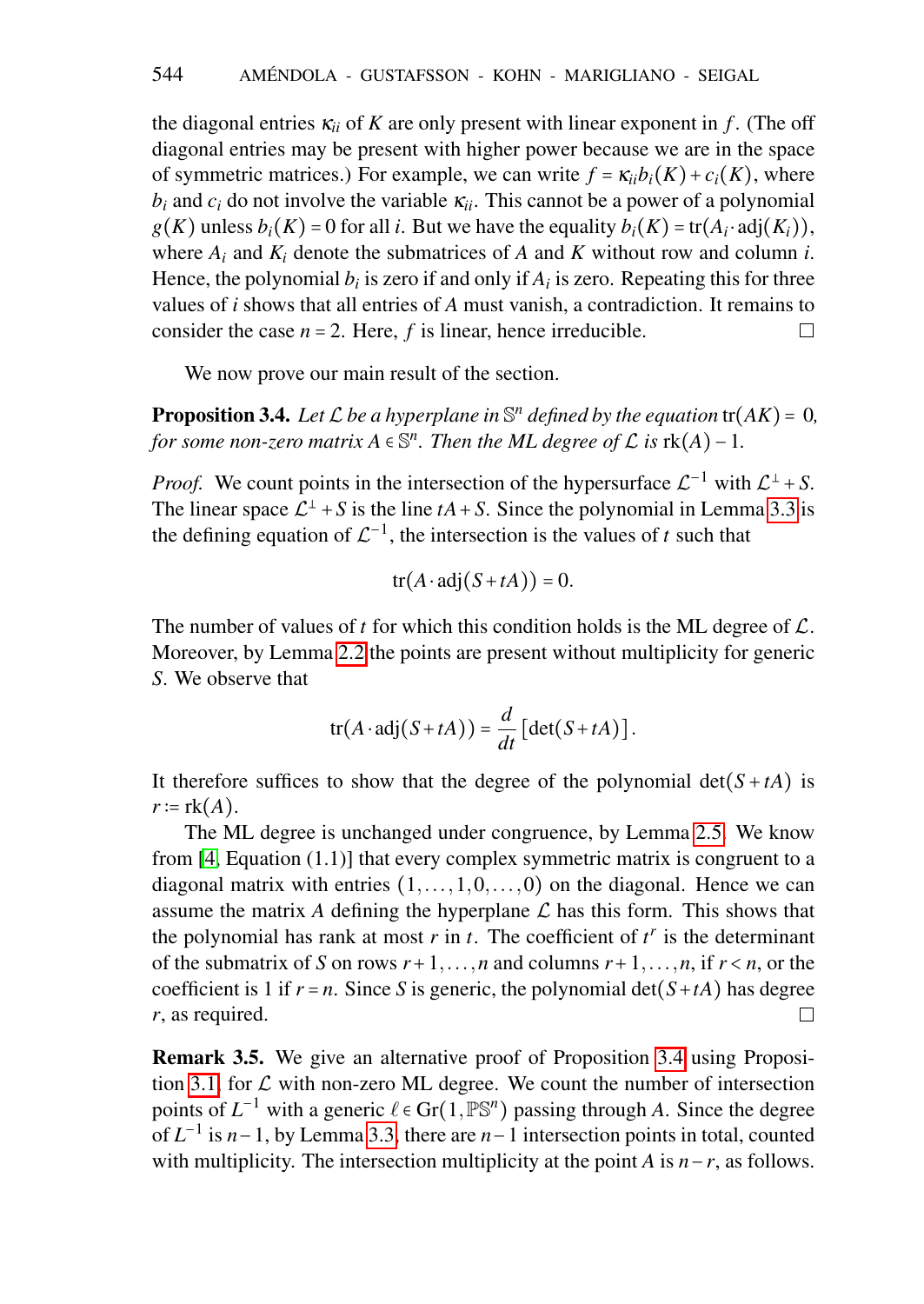The homogeneous polynomial  $tr(A \cdot adj(sS + tA))$  is divisible by  $s^{n-r}$ , by the congruence argument in the proof of Proposition [3.4.](#page-9-0) The ML degree is the number of intersection points away from *A*, which is is equal to  $(n-1)-(n-r)=r-1$ .

**Example 3.6.** If  $\mathcal{L}$  is defined by tr( $AK$ ) where A has rank one, the linear space  $\mathcal L$  has ML degree zero. We study ML degree zero examples in Section [6.](#page-17-0)

We consider models defined by hyperplanes in the space of diagonal matrices.

<span id="page-10-0"></span>**Proposition 3.7.** *Consider a regular linear subspace*  $\mathcal{L} \subset \mathbb{S}^n$  *defined by*  $\kappa_{ij} = 0$ *for all i* ≠ *j together with the condition* tr(*AK*) = 0 *for a non-zero diagonal matrix*  $A \in \mathbb{S}^n$ . Then the ML-degree of  $\mathcal L$  *is*  $rk(A) - 1$ .

*Proof.* We first show that the degree of  $L^{-1}$  is  $rk(A) - 1$ . We can change basis under congruence action so that *A* is the matrix with  $r := \text{rk}(A)$  ones on its diagonal, and all other entries zero. We let the diagonal coordinates of an  $n \times n$ matrix be given by the variables  $x_1, \ldots, x_n$ . Then the variety *L* is defined by

$$
x_1+\cdots+x_r=0.
$$

The variety  $L^{-1}$  is also contained in the space of diagonal matrices. It is defined by the condition

$$
\frac{1}{x_1} + \dots + \frac{1}{x_r} = 0.
$$

We multiply by the product  $x_1 \cdots x_r$  to obtain a hypersurface *V* defined by an irreducible polynomial of degree *r* −1. We now exclude the possibility that *V* strictly contains  $L^{-1}$ . A matrix in  $V \setminus L^{-1}$  is non-invertible. Hence if  $L^{-1} \subsetneq V$ then *V* must contain a hypersurface of non-invertible diagonal matrices, i.e. *V* must contain a coordinate hyperplane. We see from its defining equation that *V* does not contain a coordinate hyperplane, hence  $V = L^{-1}$ .

We show that the ML degree of  $\mathcal L$  agrees with the degree of  $L^{-1}$ . It suffices to show that  $L^{-1} \cap L^{\perp}$  is empty, by Proposition [2.4.](#page-3-2) The variety  $L^{-1}$  is contained in the diagonal matrices, and the only diagonal matrix in  $L^{\perp}$  is A. We conclude by observing that  $A \notin L^{-1}$ , by setting  $x_1 = \ldots = x_r = 1$  into the equation for  $L^{-1}$ .

<span id="page-10-1"></span>Remark 3.8. We give an alternative proof of Proposition [3.7,](#page-10-0) based on The-orem [2.11.](#page-6-0) That is, we count the lines  $\ell$  spanned by  $(\Sigma, \Gamma) \in L^{-1} \times L^{\perp}$  passing through a generic *S*. We seek the  $\Gamma \in \mathcal{L}^{\perp}$  such that  $S - \Gamma \in \mathcal{L}^{-1}$ . The off diagonal entries of  $\Gamma$  must match those of *S*, since  $\mathcal{L}^{-1}$  is contained in the diagonal matrices, so it suffices to look at diagonal entries. The diagonal entries of  $\Gamma$  are those of *tA* for some scalar *t*. As before, we work up to congruence, and assume that *A*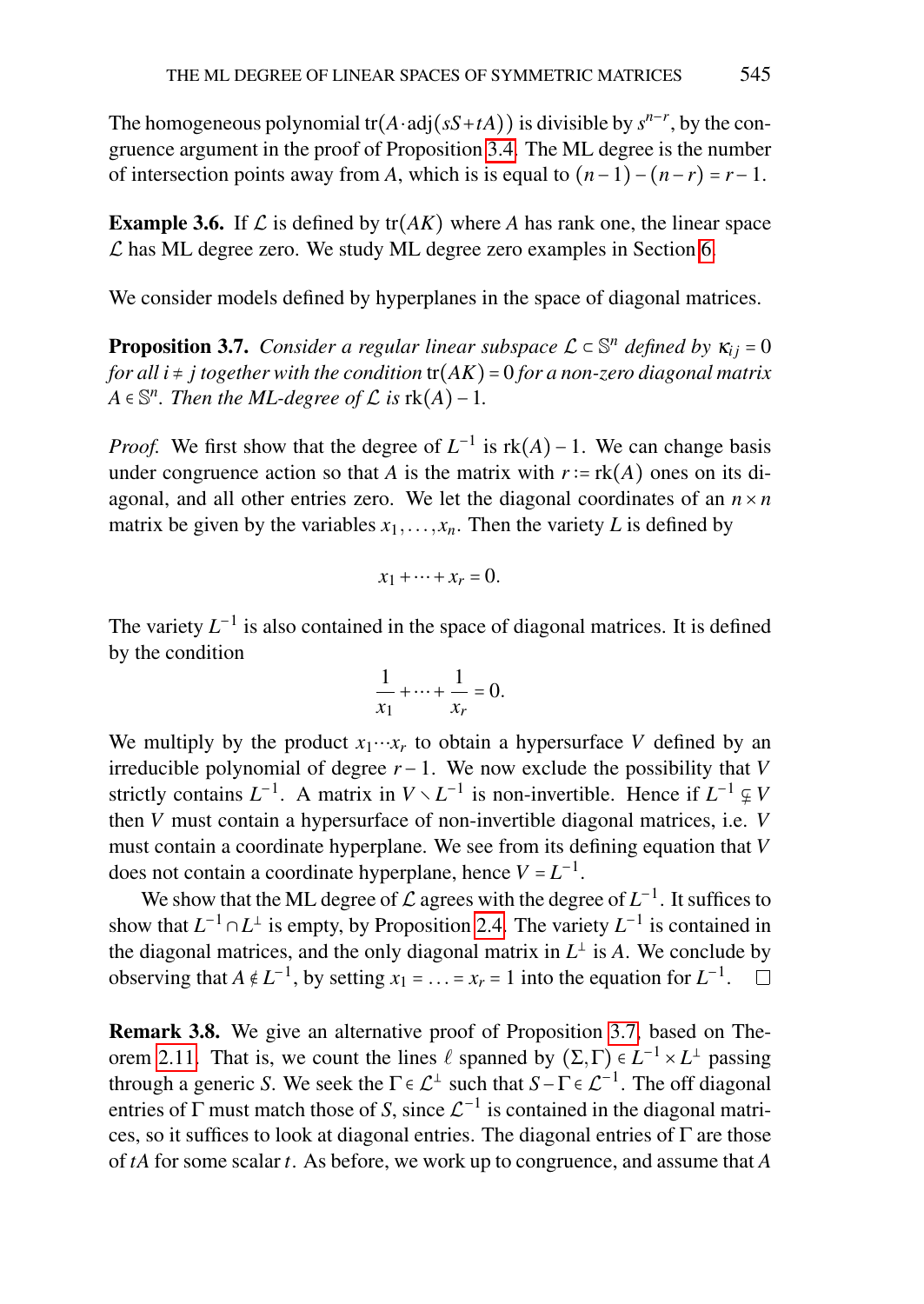is diagonal with  $r = \text{rk}(A)$  ones on the diagonal. Then the condition  $S - \Gamma \in \mathcal{L}^{-1}$ gives the following degree *r*−1 polynomial in *t*:

$$
\sum_{i=1}^r \left( \prod_{j \neq i} (s_j - t) \right),
$$

where *s<sup>j</sup>* is the *j*th diagonal entry of *S*. Hence a generic *S* lies on *r*−1 lines.

We note that the same ML degree of  $rk(A) - 1$  appears in both Propositions [3.4](#page-9-0) and [3.7.](#page-10-0) However, the two occurrences of rk(*A*)−1 come from different parts of the multiplicative formula for the ML degree in [\(6\)](#page-8-2). For a hyperplane, there is a unique line for each *S* but rk(*A*)−1 parametrizations of each line. In comparison, for a hyperplane in the diagonal matrices, each *S* lies on  $rk(A)$ −1 lines, each with a unique parametrization.

We now describe how Proposition [3.7](#page-10-0) follows from more general results: a Gröbner basis for  $\mathcal{L}^{-1}$  from [\[16\]](#page-22-6), and a formula for the ML degree of  $\mathcal L$  from the characteristic polynomial of its associated matroid, see [\[8,](#page-21-3) Theorem 2.1(a)]. We identify the space of diagonal  $n \times n$  matrices with  $\mathbb{C}^n$ , and view a linear space of diagonal matrices as  $\mathcal{L} \subseteq \mathbb{C}^n$ . The inverse variety  $\mathcal{L}^{-1}$  is then also contained in the diagonal matrices. The inverse  $\mathcal{L}^{-1}$  does not intersect the polar space  $\mathcal{L}^{\perp}$ , see [\[17,](#page-22-0) Corollary 3.3]. Hence the ML degree of  $\mathcal{L}$  is deg( $\mathcal{L}^{-1}$ ), by Proposition [2.4.](#page-3-2)

ML degrees were connected to matroids in [\[17,](#page-22-0) Section 3]. A brief introduc-tion to matroids is given in [\[3\]](#page-21-4). A matroid *M* is pair  $(E, \mathcal{I})$ , where *E* is a finite set, and  $\mathcal I$  a collection of subsets of  $E$ , called its independent sets, which satisfy certain axioms. A matroid can also be defined by its circuits, other subsets  $C \subseteq E$  that satisfy certain other axioms. We briefly describe how to associate a matroid *M* to a linear space  $\mathcal{L} \subseteq \mathbb{C}^n$ . We take  $E = [n]$ . The matroid *M* has circuits given by minimal subsets  $C \subseteq [n]$  such that a linear combination of  $\{x_c : c \in C\}$ vanishes on  $\mathcal{L}$ . That is, the circuits of  $\mathcal{L}$  are the supports of minimal support vectors in  $\mathcal{L}^{\perp}$ , see [\[17,](#page-22-0) Theorem 3.2]. For example, if  $\mathcal L$  consists of all vectors orthogonal to  $e_1 + \cdots + e_r$ , then *M* has just one circuit,  $\{1, \ldots, r\}$ .

Assume the linear combination of  $\{x_c : c \in C\}$  that vanishes on  $\mathcal{L}$  is  $\sum_{c \in C} a_c x_c$ . Following [\[16\]](#page-22-6), we define the polynomial

$$
f_C := \sum_{c \in C} a_c \left( \prod_{c' \in C \setminus \{c\}} x_{c'} \right).
$$

The polynomials  $f_C$ , as C ranges over circuits of M, gives a universal Gröbner basis for the ideal defining  $\mathcal{L}^{-1}$ , see [\[16,](#page-22-6) Theorem 4]. In the special case where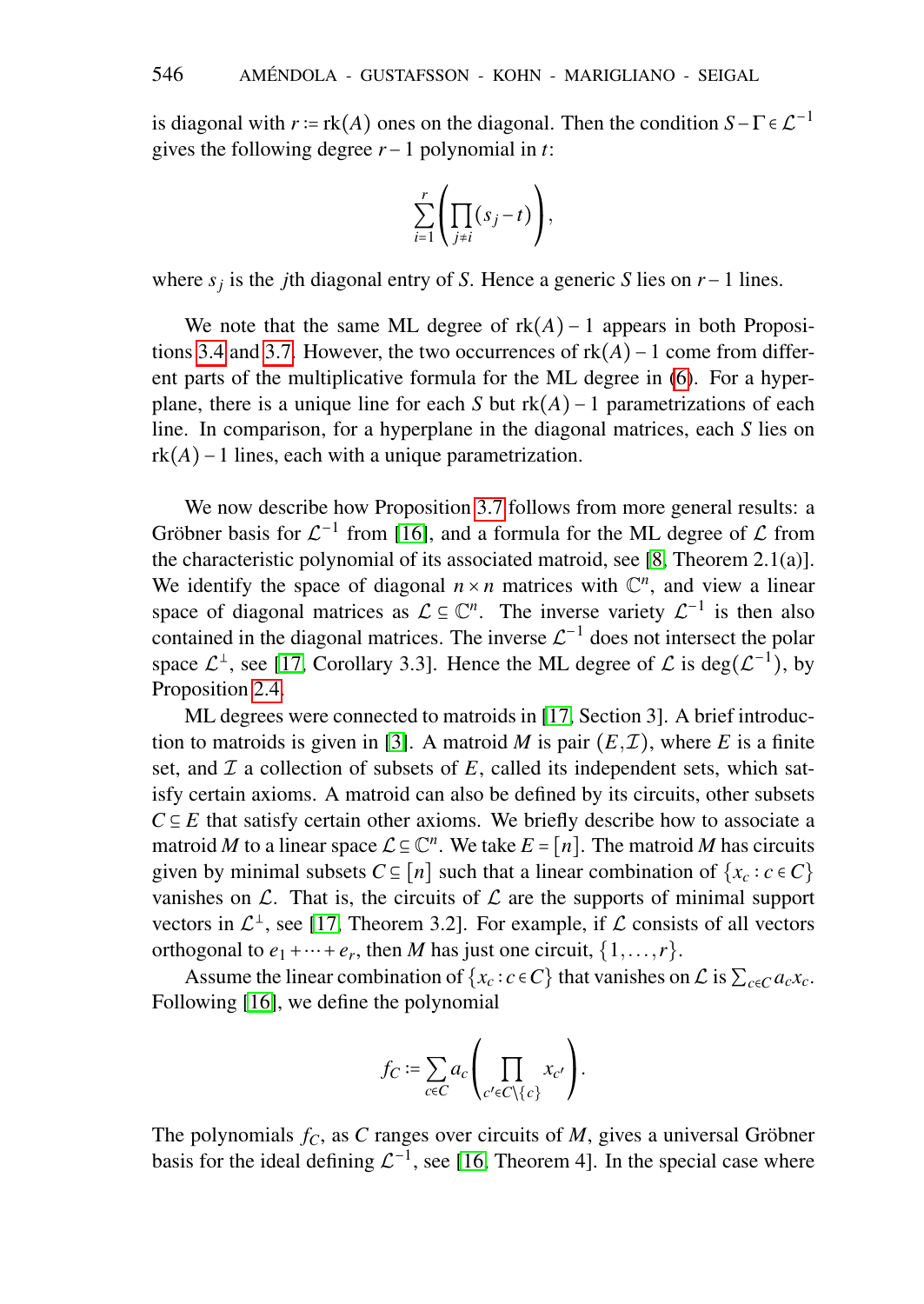the linear combination is  $x_1 + \cdots + x_r$ , the polynomial  $f_C$  is constructed in the proof of Proposition [3.7.](#page-10-0)

If  $\mathcal L$  is a hyperplane in the diagonal matrices then, up to congruence, it is defined by the vanishing of  $x_1 + \cdots + x_r$ , where *r* is the rank of the diagonal matrix in  $\mathcal{L}^{\perp}$ . The result [\[16,](#page-22-6) Theorem 4] implies that  $\mathcal{L}^{-1}$  is described by the vanishing of  $\sum_{i=1}^r (\prod_{1 \le j \le r, j \ne i} x_j)$ . This polynomial has degree  $r-1$ , hence  $deg(\mathcal{L}^{-1})$  is *r* − 1, and the ML degree of  $\mathcal L$  is also *r* − 1. Together with Remark [3.8,](#page-10-1) this gives a third proof of Proposition [3.7.](#page-10-0) We conclude this section with a fourth proof, obtained by specializing a formula for the ML degree in terms of the characteristic polynomial of its associated matroid, see [\[8,](#page-21-3) Theorem 2.1(a)].

The characteristic polynomial of the matroid *M* is:

$$
\chi_M(\lambda) \coloneqq \sum_{S \subseteq [n]} (-1)^{|S|} \lambda^{r(M) - r(S)},
$$

where  $r(M)$  is the rank of *M*, the size of its maximal independent sets, and  $r(S)$ is the rank of the submatroid on *S*. A subset is independent in the submatroid on *S* if it is independent in *M* and contained in *S*. The constant term  $\chi_M(0)$  is then the number of subsets of  $[n]$  whose restriction has the same rank as M. We have  $deg(\mathcal{L}^{-1}) = |\chi_M(0)|$ , see [\[8,](#page-21-3) Theorem 2.1(a)]. The invariant  $\chi_M(0)$  is sometimes called the Möbius invariant of the matroid  $M$ , and denoted  $\mu(M)$ ; it is mistakenly referred to as the beta invariant in [\[17\]](#page-22-0).

We evaluate  $\chi_M(0)$  when L is a hyperplane in the diagonal matrices. As above, we work up to congruence and assume  $\mathcal{L}$  has normal vector  $e_1 + \cdots + e_r$ . The rank of *M* is  $n-1$ , hence a subset  $S \subset [n]$  can only be a submatroid of the same rank if  $|S| \ge n - 1$ . There is one choice with  $|S| = n$ . It remains to count the *S* of size *n*−1. There can be no circuits in the submatroid, so we must have removed one of the first *r* coordinates. Hence there are *r* choices. We obtain  $\chi_M(0) = (-1)^{m-1}(r-1)$ . Hence  $|\chi_M(0)| = r-1$ .

### 4. An intersection theory formula

In this section we give a formula for computing the ML degree that does not involve calculations with generic matrices *S*, unlike the ones so far.

*Intersection theory* is used throughout algebraic geometry to obtain answers to many kinds of counting problems. Of central importance is the *Chow ring* of a smooth variety, a graded ring whose elements can be thought of as generalized subvarieties organized by their dimension. The graded parts of the Chow ring are called the *Chow groups*. For instance, the Chow ring of  $\mathbb{P}^N$  is the polynomial ring  $\mathbb{Z}[\zeta]/\zeta^{N+1}$ , where an element of the form  $k\zeta^j$  represents a generic codimension-*j* subvariety of degree *k*. Multiplication in the Chow ring corresponds to taking scheme-theoretic intersections of subvarieties.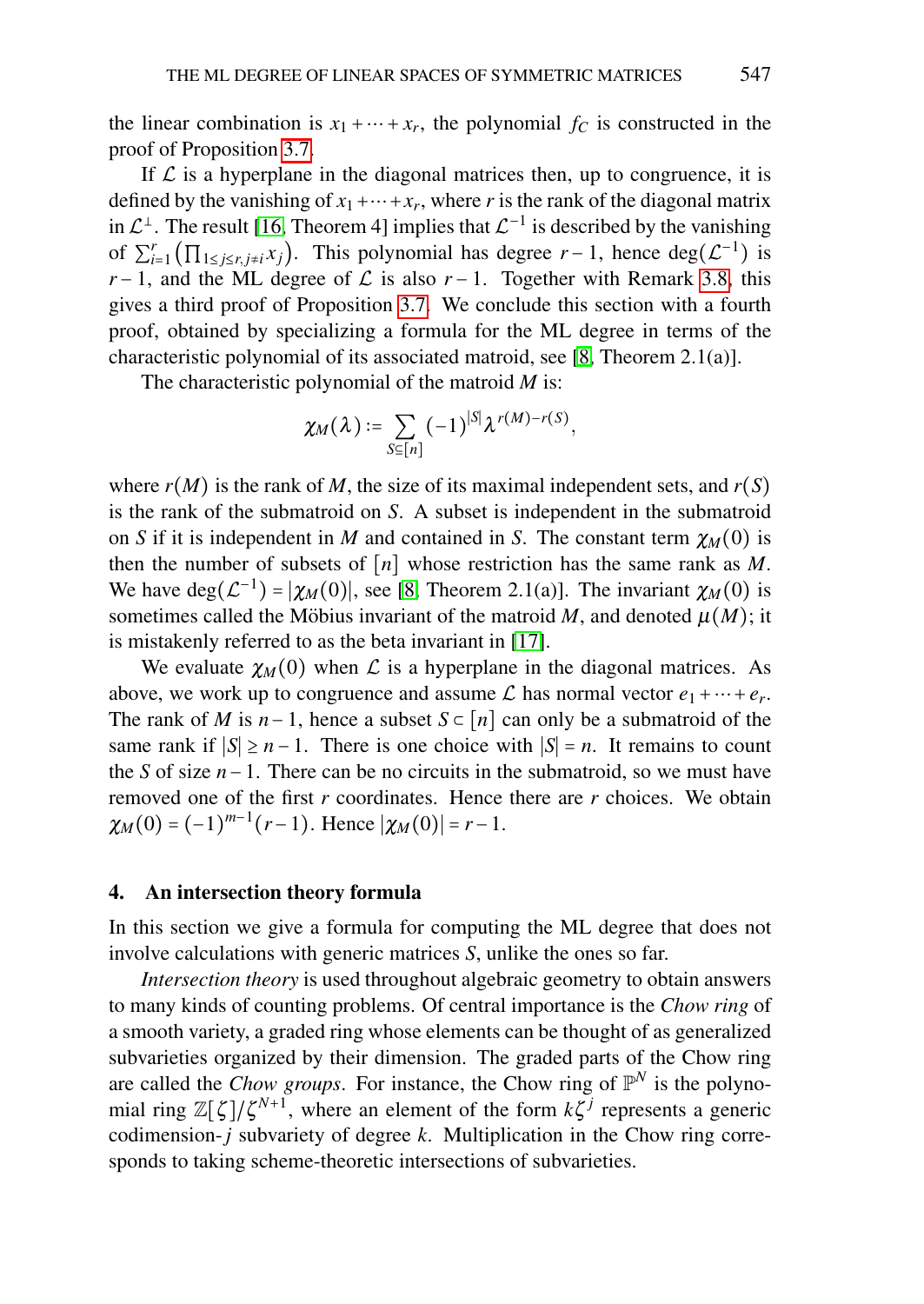Let  $X_1$  and  $X_2$  be irreducible subvarieties in  $\mathbb{P}^N$  of complementary dimension. We consider the diagonal  $\Delta \cong \mathbb{P}^N$  of  $\mathbb{P}^N \times \mathbb{P}^N$  and let  $X_1 \cap X_2 = \Delta \cap (X_1 \times X_2)$ . Let  $\beta$  be the dimension of  $X_1 \cap X_2$  and  $CH_i(X_1 \cap X_2)$  its *j*-th Chow group for  $j = 0, \ldots, \beta$ . The *j*-th *Segre class* of  $X_1 \cap X_2$  in  $X_1 \times X_2$  is denoted

$$
s^{j}(X_1 \cap X_2, X_1 \times X_2) \in \mathbf{CH}_j(X_1 \cap X_2),
$$

and defined in [\[10,](#page-21-5) Ch. 7, §4.2]. We let  $\sigma^{j}(X_1 \cap X_2, X_1 \times X_2)$  denote the degree of the *j*th Segre class, taken by the inclusion of  $X_1 \cap X_2$  in the diagonal  $\Delta \cong \mathbb{P}^N$ . The function segre(Z,V) in the Macaulay2 [\[11\]](#page-21-6) package SegreClasses can be used to compute the Segre classes of a subscheme *Z* of a scheme *V* that lives in a product of projective spaces [\[12\]](#page-22-7). The following lemma describes how to multiply classes of varieties in terms of Segre classes.

<span id="page-13-2"></span>**Lemma 4.1.** Let  $X_1$  and  $X_2$  be irreducible varieties in  $\mathbb{P}^N$  of complementary *dimension.* Let β be the dimension of the intersection  $X_1 ∩ X_2$ . We have the *following equality in the* 0*-th Chow group of*  $X_1 \cap X_2$ *:* 

<span id="page-13-1"></span>
$$
X_1 \cdot X_2 = \sum_{j=0}^{\beta} {N+1 \choose j} s^j (X_1 \cap X_2, X_1 \times X_2) \cdot \zeta^j.
$$
 (7)

*Proof.* Both sides of [\(7\)](#page-13-1) are additive over connected components, as follows. We have  $X_1 \cdot X_2 = \sum_C (X_1 \cdot X_2)^C$ , where the sum runs over the connected components of  $X_1 \cap X_2$ . The additivity on the right hand side follows from the fact that Segre classes are additive over connected components: if  $Z \subset V$  decomposes as  $Z_1 \cup Z_2$  then  $s^j(Z, V) = s^j(Z_1, V) + s^j(Z_2, V)$ . Hence we may assume that  $Z = X_1 \cap X_2$  is connected.

Following [\[10,](#page-21-5) 9.1], we take  $Y = \mathbb{P}^N \times \mathbb{P}^N$ , let  $X = \Delta$  be the diagonal of *Y*, and let  $V = X_1 \times X_2$ . The normal bundle  $\mathcal N$  of  $\Delta$  in *Y* is the tangent bundle of  $\mathbb P^N$ , so  $c(\mathcal{N}) = (1 + \zeta)^{N+1}$ , where *c* denotes the total Chern class [\[10,](#page-21-5) Example 3.2.11]. Now, [\[10,](#page-21-5) Prop. 9.1.1] gives

<span id="page-13-3"></span>
$$
(X_1 \cdot X_2)^Z = (\Delta \cdot V)^Z = \{ (1 + \zeta)^{N+1} \cdot s(Z, V) \}_0,
$$
 (8)

where  $s(Z, V) = \sum_{i=1}^{p}$  $\int_{j=0}^{B} s^{j}(Z,V)$  is the total Segre class and  $\{\cdots\}$ <sup>0</sup> denotes the terms that belong to  $CH<sub>0</sub>$ . Collecting these terms, we obtain the formula [\(7\)](#page-13-1).

<span id="page-13-0"></span>**Theorem 4.2.** Let  $N = \dim \mathbb{PS}^n$ . The ML degree of a regular subspace  $\mathcal{L} \subset \mathbb{S}^n$  is

<span id="page-13-4"></span>
$$
\deg L^{-1} - \sum_{j=0}^{\beta} {N \choose j} \sigma^{j} (L^{-1} \cap L^{\perp}, L^{-1} \times L^{\perp}).
$$
 (9)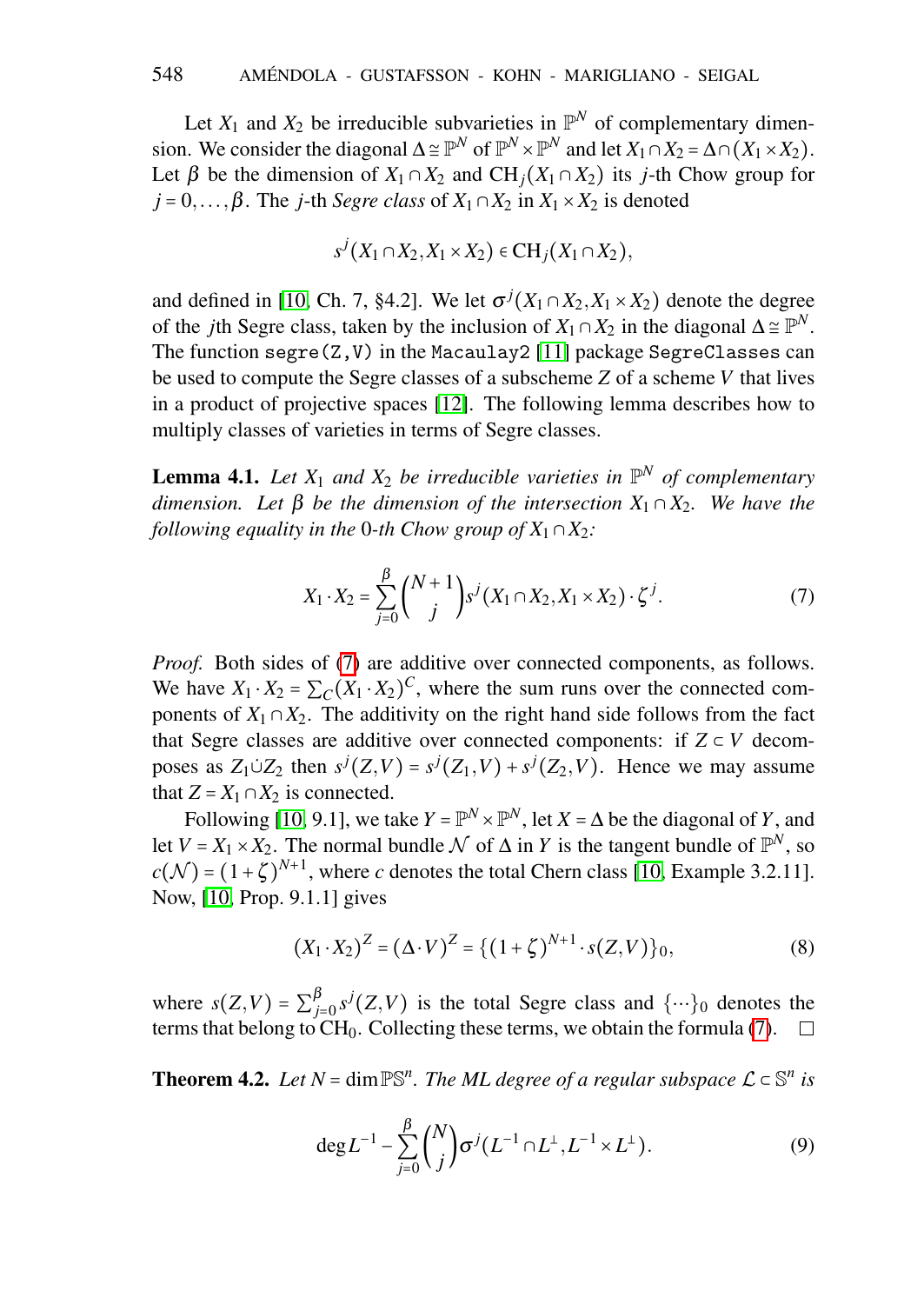*Proof.* We apply Lemma [4.1](#page-13-2) with  $X_1 = L^{-1}$  and  $X_2 = L_S^{\perp}$  embedded in  $\mathbb{PS}^n \cong \mathbb{P}^N$ . By Proposition [2.4,](#page-3-2) the class  $L^{-1} \cdot L_S^{\perp}$  decomposes as the sum of a class supported in  $L^{-1} ∩ L^{\perp}$  and a class supported in the finite set *E* of critical points of the loglikelihood. Since  $deg(L^{-1} \cdot L_S^{\perp}) = deg L^{-1}$ , taking degrees in [\(7\)](#page-13-1) gives

$$
\mathrm{deg} L^{-1} = \sum_{j=0}^{\beta} {N+1 \choose j} \sigma^{j} (L^{-1} \cap L^{\perp}, L^{-1} \times L_S^{\perp}) + \sum_{P \in E} \sigma^{0}(P, L^{-1} \times L_S^{\perp}).
$$

The latter term is the ML degree of  $\mathcal{L}$  because  $\sigma^0(P, L^{-1} \times L_S^{\perp})$  is the multiplicity of  $L^{-1} \times L_S^{\perp}$  along *P* [\[10,](#page-21-5) 4.3], which is one for all  $P \in E$  since *S* is generic (by Lemma [2.2](#page-3-0) and the fact that each *P* is smooth on  $L^{-1}$ ). The former term is the degree zero part of the class  $(1+\zeta)^{N+1} \cdot s(L^{-1} \cap L^{\perp}, L^{-1} \times L_S^{\perp})$  as in [\(8\)](#page-13-3).

The projection  $L_S^{\perp} \setminus \{S\} \to L^{\perp}$  away from *S* identifies  $L_S^{\perp} \setminus \{S\}$  as the hyperplane bundle  $\mathcal{O}_{L^{\perp}}(1)$ . By [\[10,](#page-21-5) Example 4.2.7] we have

$$
s(L^{-1} \cap L^{\perp}, L^{-1} \times L^{\perp}) = c(\mathcal{O}(1)) \cdot s(L^{-1} \cap L^{\perp}, L^{-1} \times (L_S^{\perp} \setminus \{S\}))
$$
  
=  $(1 + \zeta) \cdot s(L^{-1} \cap L^{\perp}, L^{-1} \times L_S^{\perp}),$ 

where the second equality follows from  $c(\mathcal{O}(1)) = 1 + \zeta$  and [\[10,](#page-21-5) Proposition 4.2]. Thus we have the following equality of terms in  $CH<sub>0</sub>$ 

$$
\{(1+\zeta)^{N+1} \cdot s(L^{-1} \cap L^{\perp}, L^{-1} \times L_S^{\perp})\}_0 = \{(1+\zeta)^N \cdot s(L^{-1} \cap L^{\perp}, L^{-1} \times L^{\perp})\}_0.
$$

Expanding the right hand side, we obtain the term that is subtracted in [\(9\)](#page-13-4).  $\Box$ 

Formula [\(9\)](#page-13-4) simplifies when the intersection  $L^{-1} \cap L^{\perp}$  is finite and only contains smooth points of the reciprocal variety  $L^{-1}$ . The following immediate corollary is used in [\[6\]](#page-21-7) to compute the ML degrees of all three-dimensional subspaces of  $\mathbb{S}^3$  (also listed in Section [5.](#page-16-0)3).

<span id="page-14-0"></span>**Corollary 4.3.** Let  $\mathcal{L} \subset \mathbb{S}^n$  be a linear space such that the intersection  $L^{-1} \cap L^{\perp}$ *is finite and consists only of smooth points of L*−<sup>1</sup> *. Then the ML degree of* L *is*

$$
\deg L^{-1} - \deg(L^{-1} \cap L^{\perp}),
$$

 $\omega$  where the second term is the scheme-theoretic degree of the intersection  $L^{-1}$  ∩  $L^\perp$ *(i.e., the constant coefficient of its Hilbert polynomial).*

**Example 4.4.** Let  $\mathcal{L} \subset \mathbb{S}^3$  be a four-dimensional subspace whose polar space  $\mathcal{L}^{\perp}$ is a regular pencil spanned by a rank-one and a rank-two matrix. This pencil has Segre symbol  $[(11)1]$  (see Section [5.](#page-16-0)4). Up to congruence, the pencil is spanned by  $\begin{bmatrix} 1 & 0 & 0 \\ 0 & 1 & 0 \\ 0 & 0 & 0 \\ 0 & 0 & 0 \end{bmatrix}$ . We compute the ML degree of  $\mathcal L$  using our intersection 0 0 0 0 0 1 theory formula in Theorem [4.2.](#page-13-0) A Macaulay2 computation reveals that the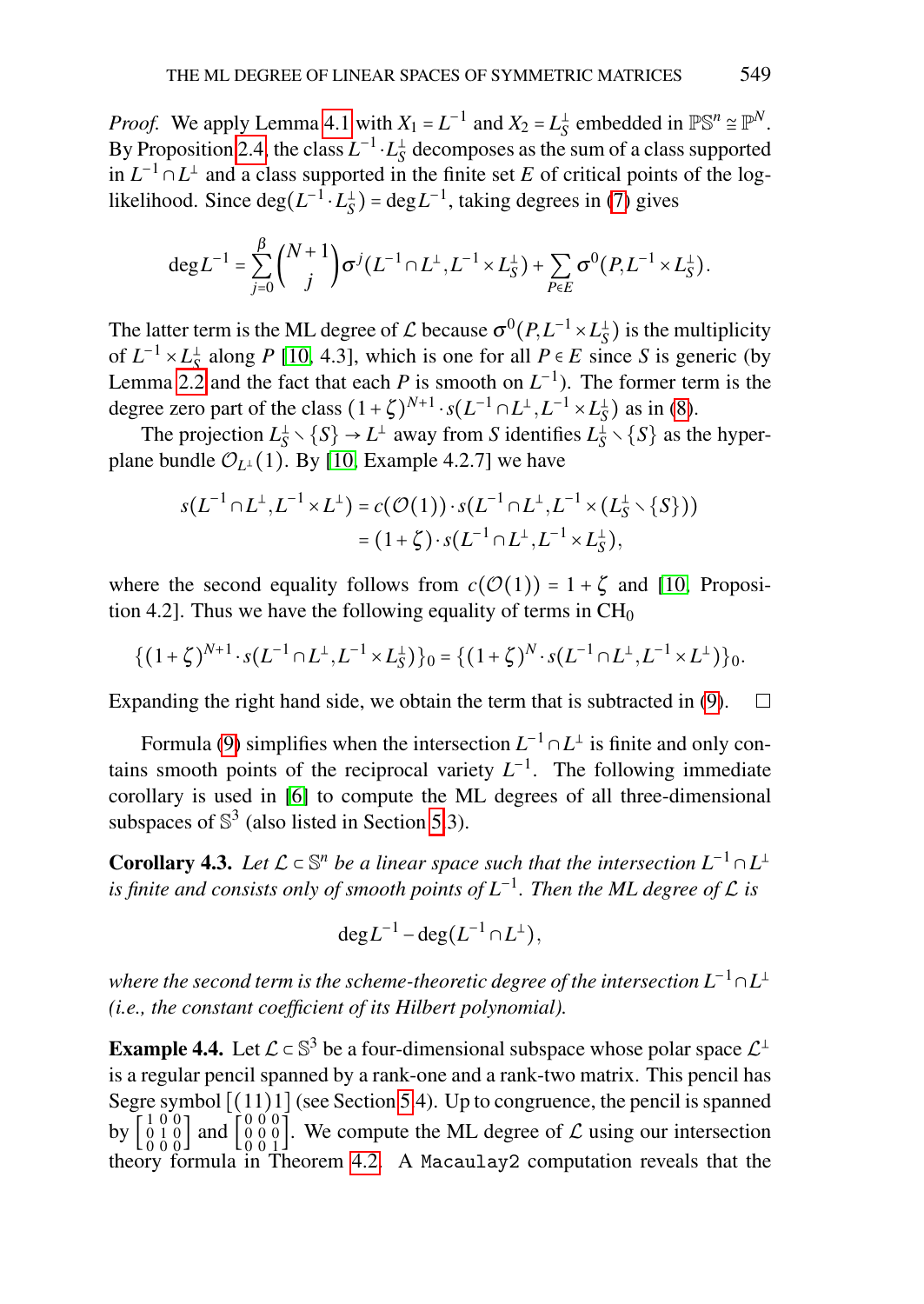reciprocal variety  $L^{-1}$  has degree 4. Next, we apply the function segre( $Z$ ,  $V$ ) for  $V = L^{-1} \times L^{\perp}$  and  $Z = \Delta \cap V$  to obtain

$$
segre(Z,V)=2H_1^5H_2^5,
$$

where  $H_1$  and  $H_2$  are the hyperplane classes in the Chow rings of the factors of  $\mathbb{P}^5 \times \mathbb{P}^5$ . This corresponds to the Segre class  $2\zeta^5$  in the Chow ring of the diagonal  $\Delta \cong \mathbb{P}^5$ . Hence,  $\sigma^0(Z, V) = 2$  and  $\sigma^j(Z, V) = 0$  for all  $j > 0$ , so Theorem [4.2](#page-13-0) tells us that the ML degree of  $\mathcal L$  is deg $L^{-1} - \sigma^0(Z, V) = 4 - 2 = 2$ . We include this computation in our supplementary code [\[2\]](#page-21-8).

However, we cannot apply the simplified version of the formula in Corol-lary [4.3,](#page-14-0) even though  $L^{-1} \cap L^{\perp}$  is a single point. This is because the point is singular on the reciprocal variety  $L^{-1}$ . In fact,  $L^{-1}$  is singular along two lines and two isolated points. The two lines intersect exactly at the point  $L^{-1} \cap L^{\perp}$ . The scheme-theoretic degree of the intersection  $L^{-1} \cap L^{\perp}$  is in fact 1, which shows that the formula in Corollary [4.3](#page-14-0) does not hold in this case.

**Example 4.5.** We revisit the four-dimensional linear space  $\mathcal{L} \subset \mathbb{S}^3$  in Examples [2.9](#page-5-1) and [2.13.](#page-7-1) Its polar space  $L^{\perp}$  is a singular pencil with Segre symbol [11;;1] (see Section [5.](#page-16-0)4). Up to congruence,  $\mathcal L$  is the only linear subspace of  $\mathbb S^3$  with non-zero ML degree such that the intersection  $L^{-1} \cap L^{\perp}$  is not finite.

In fact, the reciprocal variety  $L^{-1}$  is singular along a plane that contains the line  $L^{\perp}$ . The singular plane contains two other embedded lines that meet  $L^{\perp}$  in two points. Using our Segre classes approach, we can determine how much this singular structure contributes to the degree of  $L^{-1}$ .

Let  $V = L^{-1} \times L^{\perp}$  and  $Z = \Delta \cap V$ . The function segre(Z,V) yields the Segre class  $-7\zeta^5 + 2\zeta^4$  in the Chow ring of  $\Delta \cong \mathbb{P}^5$ . Hence,  $\sigma^0(Z, V) = -7$ ,  $\sigma^1(Z, V) =$ 2, and  $\sigma^{j}(Z, V) = 0$  for all  $j > 1$ . Applying Theorem [4.2,](#page-13-0) we see that the ML degree of  $\mathcal L$  is deg  $L^{-1} - \sigma^0(Z, V) - 5\sigma^1(Z, V) = 4 + 7 - 10 = 1$ . The details of this computation can be found in our supplementary code [\[2\]](#page-21-8).

Remark 4.6. In fact, we first encountered the formula [\(9\)](#page-13-4) in [\[20\]](#page-22-4) where it is used to determine if the join of two projective varieties has the expected dimension. Our multiplicative formula [\(6\)](#page-8-2) for the ML degree is exactly the degree of the class appearing in [\[20,](#page-22-4) Proposition 2.2(i)] (using the substitution  $r \mapsto 2$ , *X*<sub>1</sub> → *L*<sup>-1</sup>, *X*<sub>2</sub> → *L*<sup>⊥</sup>, *n* → *N* − 1, *m* → *n* + *r* − 2 = *N* − 1). In the proof of [\[20,](#page-22-4) Theorem 2.4] it is shown that that degree is given by our formula [\(9\)](#page-13-4). This gives an alternative argument for Theorem [4.2.](#page-13-0)

We now turn our attention to a statistically meaningful example. Formula [4.2](#page-13-0) allows us to give an explanation for the ML degree of the smallest Gaussian graphical model with ML degree greater than 1, namely, the model associated to the undirected 4-cycle in Figure [2.](#page-16-1)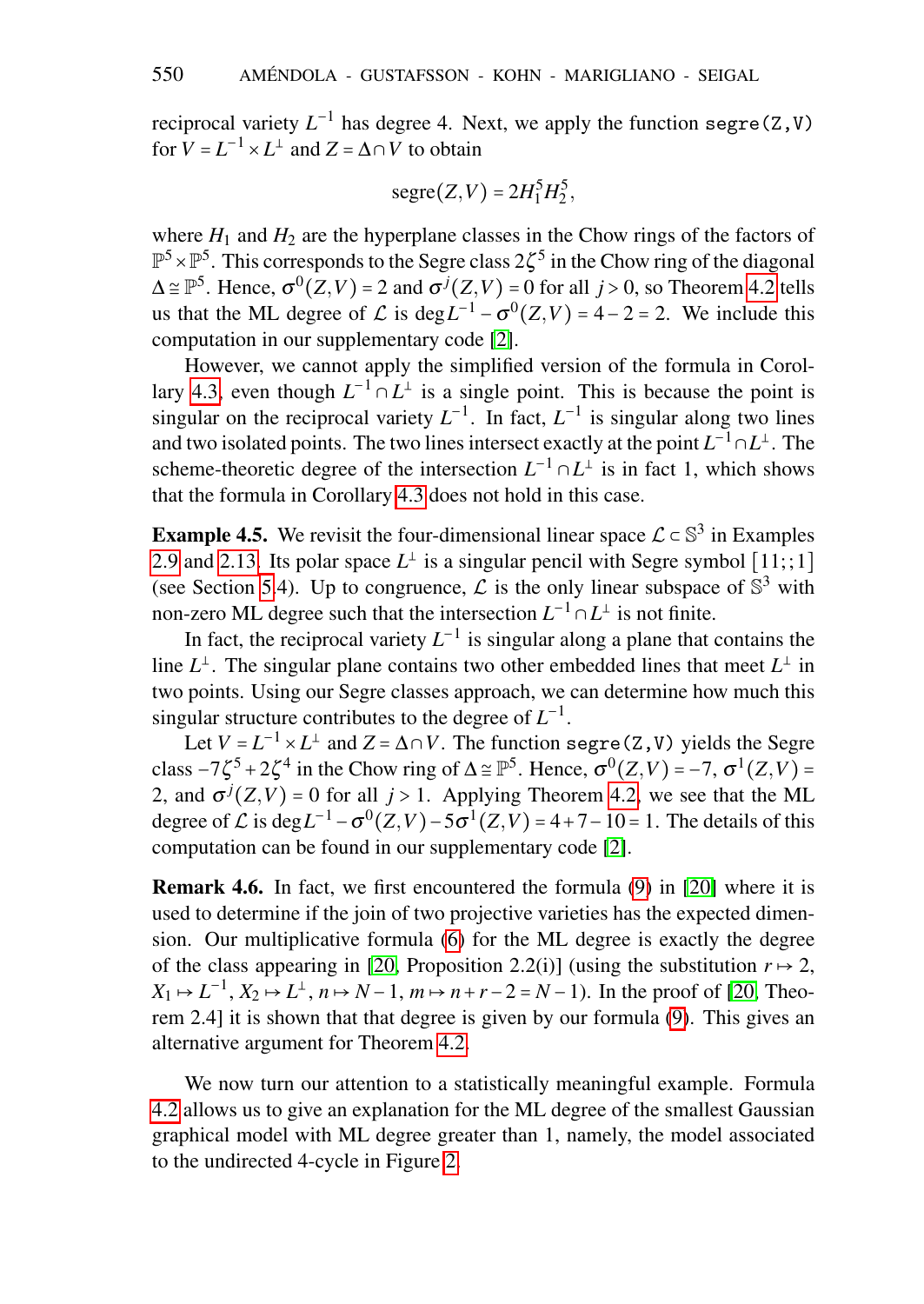<span id="page-16-1"></span>

Figure 2: The undirected 4-cycle.

<span id="page-16-2"></span>Example 4.7. The linear space corresponding to the Gaussian 4-cycle model is  $\mathcal{L} = \{K \in \mathbb{S}^4 \mid \kappa_{13} = \kappa_{24} = 0\}$ , since the edges 1 – 3 and 2 – 4 are missing from the graph (see Figure [2\)](#page-16-1). The polar space  $L^{\perp}$  is a regular pencil that intersects the reciprocal variety  $L^{-1}$  at two points. Both points are singular on  $L^{-1}$  and a Macaulay2 computation using the function  $\texttt{segre}(\texttt{Z}, \texttt{V})$  , where  $V = L^{-1} \times$  $L^{\perp}$  and  $Z = \Delta \cap V$ , reveals that each point contributes 2 to the 0-th Segre class:  $\sigma^{0}(Z,V) = 2 + 2 = 4$ . Formula [4.2](#page-13-0) then computes the ML degree to be equal to deg $L^{-1}$  –  $\sigma^0(Z, V)$  = 9 – (2+2) = 5.

We believe that understanding the intersection theory behind larger *n*-cycles could shed light on a 2008 conjecture concerning their ML degree: it is conjec-tured in [\[5,](#page-21-9) Section 7.4] that the ML degree of  $\mathcal{L}_n$  is  $(n-3)2^{n-2} + 1$ , where  $\mathcal{L}_n$  is the linear space associated to the Gaussian *n*-cycle model.

The intersection  $L_4^{-1} \cap L_4^{\perp}$  from the 4-cycle example above is a *monomial scheme*, i.e. its defining ideal is generated by monomials. When investigating the 5-cycle, we see that the same is true for the intersection  $L_5^{-1} \cap L_5^{\perp}$ . We conjecture that the intersection  $L_n^{-1} \cap L_n^{\perp}$  is a monomial scheme for all *n*.

The computations in Example [4.7](#page-16-2) quickly become prohibitive for larger *n* with the function segre. However, there is an alternative geometric way of interpreting and computing Segre classes of monomial schemes due to Aluffi [\[1\]](#page-21-10). This approach expresses Segre classes of *regular crossings monomial schemes* as integrals over polytopal Newton regions. These integrals can be efficiently computed by triangulating the Newton regions. Unfortunately, this method does not apply as is to our 4-cycle example since the singularities described in Example [4.7](#page-16-2) interfere with the regular crossings assumption. We expect a generalization of the technique in [\[1\]](#page-21-10) to be a promising way to make progress towards the conjecture in [\[5\]](#page-21-9).

#### <span id="page-16-0"></span>5. Full classification for  $n = 3$

We compute the ML degree of every regular subspace in  $\mathbb{S}^3$ . Here are the results listed by dimension.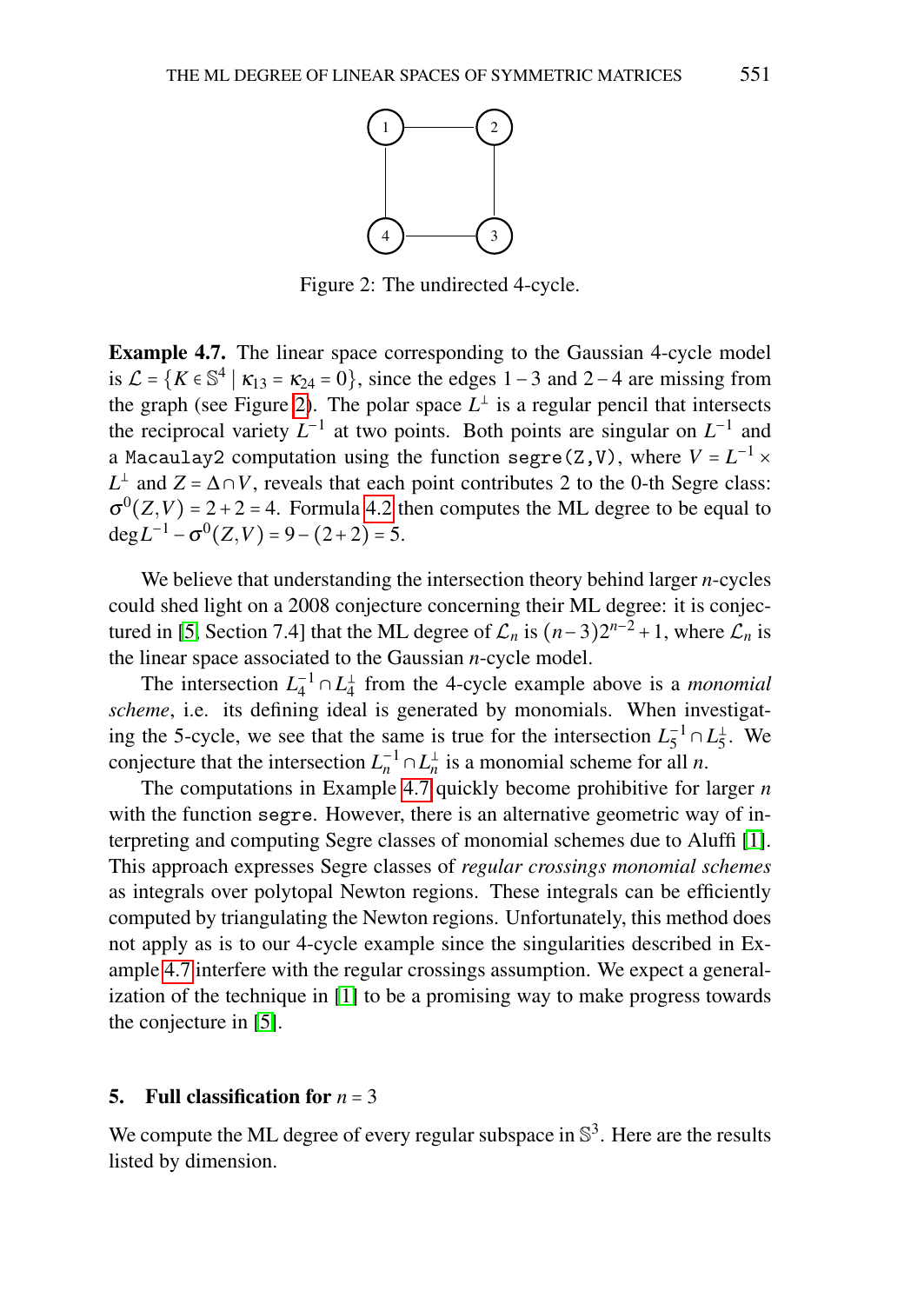### 552 AMENDOLA - GUSTAFSSON - KOHN - MARIGLIANO - SEIGAL ´

1) Lines. A linear space spanned by a full-rank matrix has ML degree one.

2) Planes. There are five congruence classes of 2-dimensional regular linear spaces in  $\mathbb{S}^3$ . The ML degrees are listed in [\[9,](#page-21-0) Example 1.3] by Segre symbol.

|                    |  | $\begin{bmatrix} 1 & 1 & 1 \end{bmatrix}$ $\begin{bmatrix} 2 & 1 \end{bmatrix}$ $\begin{bmatrix} (1 & 1) & 1 \end{bmatrix}$ $\begin{bmatrix} 3 \end{bmatrix}$ $\begin{bmatrix} (2 & 1) \end{bmatrix}$ |  |
|--------------------|--|-------------------------------------------------------------------------------------------------------------------------------------------------------------------------------------------------------|--|
| $deg L^{-1}$       |  |                                                                                                                                                                                                       |  |
| $mld(\mathcal{L})$ |  |                                                                                                                                                                                                       |  |

3) 3-Planes. There are 13 types of 3-dimensional regular linear spaces in  $\mathbb{S}^3$ described in [\[19\]](#page-22-8). Their ML degrees are computed in [\[6,](#page-21-7) Table 1]:

|                                                   |  |  | $A$ B B* C D D* E E* F F* G G* H |  |  |  |  |
|---------------------------------------------------|--|--|----------------------------------|--|--|--|--|
| $\frac{1}{\deg L^{-1}}$ 4 3 4 3 2 4 1 4 2 2 1 2 1 |  |  |                                  |  |  |  |  |
| $mld(\mathcal{L})$ 4 3 3 2 2 2 1 1 0 1 0 0 0      |  |  |                                  |  |  |  |  |

4) 4-Planes. The congruence classes of 4-dimensional linear spaces are in one-to-one correspondence with the congruence classes of 2-dimensional linear spaces by polarity (via the trace pairing). Hence there are 8 such congruence classes according to their polar Segre symbol. Using the representatives in [\[19,](#page-22-8) Table 0], we compute their ML degrees in Macaulay2:

|  | $\begin{bmatrix} 1111 \\ 21 \end{bmatrix}$ $\begin{bmatrix} 21 \\ 11 \end{bmatrix}$ $\begin{bmatrix} 111 \\ 3 \end{bmatrix}$ $\begin{bmatrix} 21 \\ 21 \end{bmatrix}$ $\begin{bmatrix} 11 \\ 11 \end{bmatrix}$ $\begin{bmatrix} 11 \\ 2 \end{bmatrix}$ $\begin{bmatrix} 2 \\ 1 \end{bmatrix}$ |  |  |  |
|--|-----------------------------------------------------------------------------------------------------------------------------------------------------------------------------------------------------------------------------------------------------------------------------------------------|--|--|--|
|  | $deg L^{-1}$ 4 4 4 4 4 1                                                                                                                                                                                                                                                                      |  |  |  |
|  | $mld(\mathcal{L})$ 4 3 2 2                                                                                                                                                                                                                                                                    |  |  |  |

These computations are included in our supplementary code [\[2\]](#page-21-8).

**5) Hyperplanes.** The ML degree of a hyperplane  $\{K \in \mathbb{S}^3 \mid \text{tr}(AK) = 0\}$  is rk $(A)$ − 1, by Proposition [3.4.](#page-9-0)

### <span id="page-17-0"></span>6. Maximum likelihood degree zero

Let  $\mathcal L$  be a regular linear space of symmetric matrices. As seen in Section [2.1,](#page-2-1) the ML degree is the number of invertible matrices in the intersection  $L^{-1} \cap L_S^{\perp}$ for a generic matrix  $S \in \mathbb{S}^n$ . The case of ML degree is zero is very special. It implies that none of the matrices in  $\mathcal L$  are positive definite, see Corollary [6.2.](#page-18-1) Hence  $\mathcal L$  does not define a statistical model. Geometrically,  $\mathcal L$  belongs to a special type of degenerate linear spaces, and must satisfy the following equivalent conditions.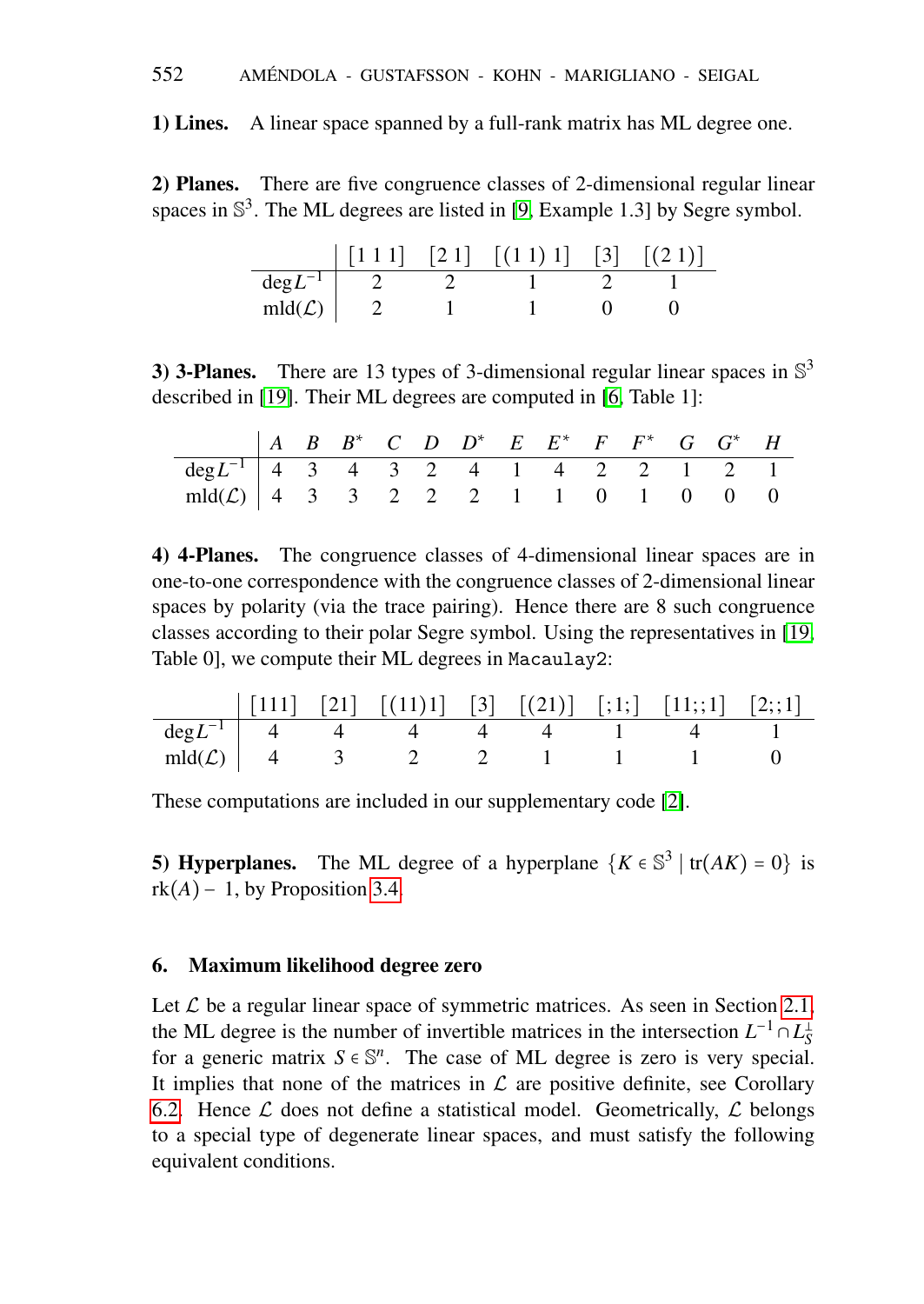<span id="page-18-0"></span>**Theorem 6.1.** Let  $\mathcal{L} \subset \mathbb{S}^n$  be a regular subspace. The following are equivalent:

- *(i) The ML degree of* L *is zero.*
- *(ii)* The restriction  $\pi_{L^{\perp}}|_{L^{-1}}$  of the projection in [\(3\)](#page-2-2) is not dominant.
- (*iii*) The join of  $L^{-1}$  and  $L^{\perp}$  is not the whole ambient space  $\mathbb{PS}^n$ .
- *(iv) A generic*  $K \in \mathcal{L}$  *satisfies*  $(K\mathcal{L}^{\perp}K) \cap \mathcal{L} \neq \{0\}.$

*(v)* For every pair of bases  $\{A_i\}_{i=1}^c$  of  $\mathcal{L}^{\perp}$  and  $\{B_k\}_{k=1}^d$  of  $\mathcal{L}$ , we have the *vanishing of the polynomial*  $det(M) \in \mathbb{C}[s_1,\ldots,s_d]$ *, where the matrix M has* 

$$
M_{ij} = \sum_{k,l=1}^d s_k s_l \cdot \text{tr}(A_i B_k A_j B_l) \in \mathbb{C}[s_1,\ldots,s_d].
$$

*Proof.* The first two conditions are equivalent by Proposition [2.4.](#page-3-2) For conditions (ii) and (iii), we abbreviate  $\pi_{\mathcal{L}^{\perp}}$  to  $\pi$ . We have

$$
\pi(j\text{oin}(L^{-1}, L^{\perp})) = \pi(L^{-1})
$$
 and  $j\text{oin}(L^{-1}, L^{\perp}) = \pi^{-1}\overline{\pi(L^{-1})}$ .

The first relation shows that (ii) implies (iii). The second relation shows the converse. For the equivalence of (iii) and (iv), observe that  $\text{join}(L^{-1}, L^{\perp}) \neq \mathbb{PS}^n$ if and only if  $\overline{\mathcal{L}^{-1} + \mathcal{L}^{\perp}} \neq \mathbb{S}^n$ . A generic point  $\Sigma \in \mathcal{L}^{-1} + \mathcal{L}^{\perp}$  is of the form  $\Sigma =$  $K^{-1} + \Sigma'$  where  $K \in \mathcal{L}$  is an invertible matrix and  $\Sigma' \in \mathcal{L}^{\perp}$ . By Terracini's lemma [\[20,](#page-22-4) Corollary 1.11],  $\mathbb{T}_{\Sigma}(\mathcal{L}^{-1} + \mathcal{L}^{\perp}) = \mathbb{T}_{K^{-1}}\mathcal{L}^{-1} + \mathbb{T}_{\Sigma'}\mathcal{L}^{\perp}$ . By matrix calculus, we see that  $\mathbb{T}_{K-1}\mathcal{L}^{-1} = K^{-1}\mathcal{L}K^{-1}$ . Hence, (iii) is equivalent to  $\mathbb{T}_{\Sigma}(\mathcal{L}^{-1} + \mathcal{L}^{\perp}) =$  $K^{-1} \mathcal{L} K^{-1} + \mathcal{L}^{\perp}$  being contained in a hyperplane, which means that the intersection  $K^{-1} \mathcal{L} K^{-1} \cap \mathcal{L}^{\perp}$  is non-zero. This is equivalent to condition (iv).

For the equivalence of (iv) and (v), write  $K = \sum_k s_k B_k$  for a generic  $K \in \mathcal{L}$  and  $\Sigma = \sum_j t_j A_j$  for  $\Sigma \in \mathcal{L}^\perp$ . We see that condition (iv) is equivalent to the following linear system of equations having a non-zero solution *t* for generic *s*:

<span id="page-18-2"></span>
$$
\text{tr}\left(A_i\left(\sum_k s_k B_k\right)\left(\sum_j t_j A_j\right)\left(\sum_l s_l B_l\right)\right) = 0, \quad i = 1, \dots, c. \tag{10}
$$

Define the  $c \times c \times d \times d$  tensor *T* by  $T_{ijkl} = \text{tr}(A_i B_l A_j B_k)$ . Then [\(10\)](#page-18-2) means

$$
\sum_{j}\left(\sum_{k,l}s_{k}s_{l}T_{ijkl}\right)t_{j}=0, \quad i=1,\ldots,c.
$$

This is a linear system of equations in the *t<sup>j</sup>* which has a non-zero solution for generic *s* if and only if  $\det(M) = 0$ , where  $M_{ij}(s) = \sum_{k,l} s_k s_l T_{ijkl}$ . This proves the equivalence of (iv) and (v).  $\Box$ 

<span id="page-18-1"></span>Corollary 6.2. *A linear space* L *of real symmetric matrices with ML degree 0 has empty intersection with the interior of the positive definite cone.*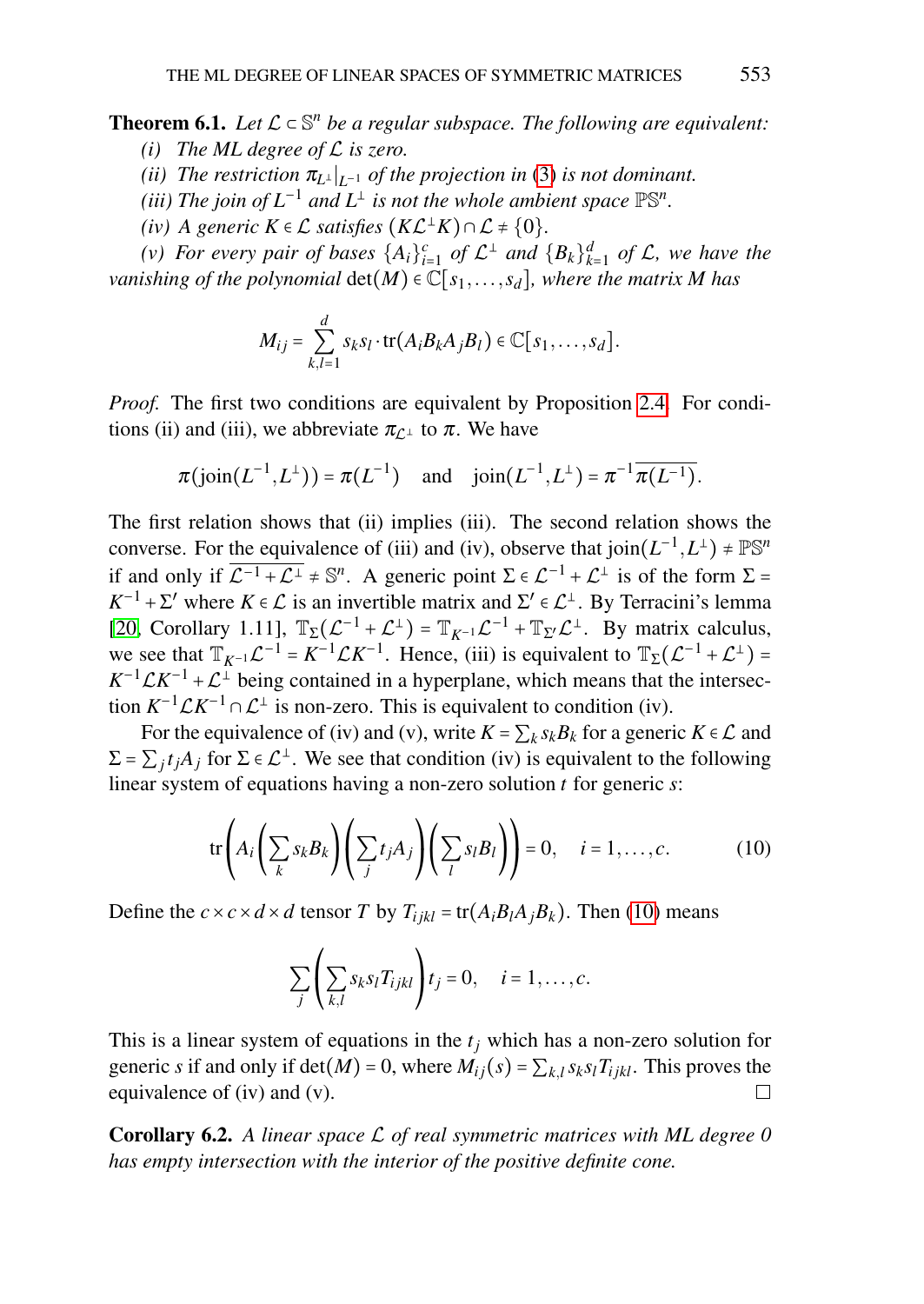*Proof.* If  $\mathcal L$  contains a positive definite matrix  $K$ , then a generic such matrix satisfies  $(K\mathcal{L}^{\perp} K) \cap \mathcal{L} \neq \{0\}$  by Theorem [6.1\(](#page-18-0)iv). After a change of basis under congruence we may assume that *K* is the identity. We get  $\mathcal{L}^{\perp} \cap \mathcal{L} \neq \{0\}$ , a contradiction.  $\Box$ 

This shows that any linear space of ML degree 0 only intersects the positive semi-definite cone at the rank deficient matrices. This result is consistent with what is known about the MLE for linear concentration models ([\[17,](#page-22-0) Corollary 2.2]), namely that the MLE, if it exists, is the unique maximizer of the determinant over the spectrahedron defined by the fiber of the linear sufficient statistics map intersected with  $\mathbb{S}^n$ . It could be tempting to think that the ML degree 0 linear spaces are exactly those that only intersect the PD cone at the boundary. The following is a counter-example.

**Example 6.3.** Consider the one-dimensional linear space  $\mathcal{L}$  spanned by  $\begin{bmatrix} 1 & 0 \\ 0 & -1 \end{bmatrix}$ . The reciprocal variety  $\mathcal{L}^{-1}$  is equal to  $\mathcal{L}$ , while  $\mathcal{L}^{\perp}$  consists of matrices  $\begin{bmatrix} a & b \\ b & a \end{bmatrix}$ . We see that  $\mathcal{L}^{-1} + \mathcal{L}^{\perp}$  fills the space of 2 × 2 symmetric matrices. Hence  $\mathcal{L}$  has strictly positive ML degree (in fact, ML degree one), but it only intersects the PD cone at zero.

We now describe a geometrically interesting subclass of models with ML degree zero.

<span id="page-19-1"></span>**Remark 6.4.** A sufficient condition for a linear space  $\mathcal{L}$  to have ML degree zero is if the reciprocal variety  $\mathcal{L}^{-1}$  and the annihilator  $\mathcal{L}^{\perp}$  lie in a common hyperplane, by Theorem [6.1\(](#page-18-0)iii). In other words,

there exists 
$$
K \in \mathcal{L}
$$
 such that  $\mathcal{L} \subseteq (\{K\}^{\perp})^{-1}$ . (11)

Note that *K* must be rank deficient: If  $K \in \mathcal{L}$  had full rank, then  $K^{-1} \in \mathcal{L}^{-1}$ . But then  $\mathcal{L}^{-1} \subseteq K^{\perp}$  implies  $K^{-1} \in K^{\perp}$ , and hence tr $(KK^{-1}) = 0$ , a contradiction.

<span id="page-19-2"></span>**Lemma 6.5.** For a regular subspace  $\mathcal{L} \subset \mathbb{S}^n$ , condition [\(11\)](#page-19-0) is equivalent to:

*there exists*  $K \in \mathcal{L}$  *such that*  $\det(P + tK) = \det(P)$ 

*for all*  $P \in \mathcal{L}$  *and all*  $t \in \mathbb{C}$ *.* 

*Proof.* Set  $B_0 = K$  and extend to a basis  ${B_i}_{i=0}^d$  for  $\mathcal{L}$ . For all  $(t_0, \ldots, t_d)$  with  $\sum_i t_i B_i$  invertible, condition [\(11\)](#page-19-0) says

$$
0 = \text{tr}\left(B_0 \,\text{adj}\left(\sum_{i=0}^d t_i B_i\right)\right) = \frac{d}{dt_0} \det\left(\sum_i t_i B_i\right).
$$

Hence the polynomial det( $\sum_i t_i B_i$ ) does not depend on  $t_0$ .

<span id="page-19-0"></span> $\Box$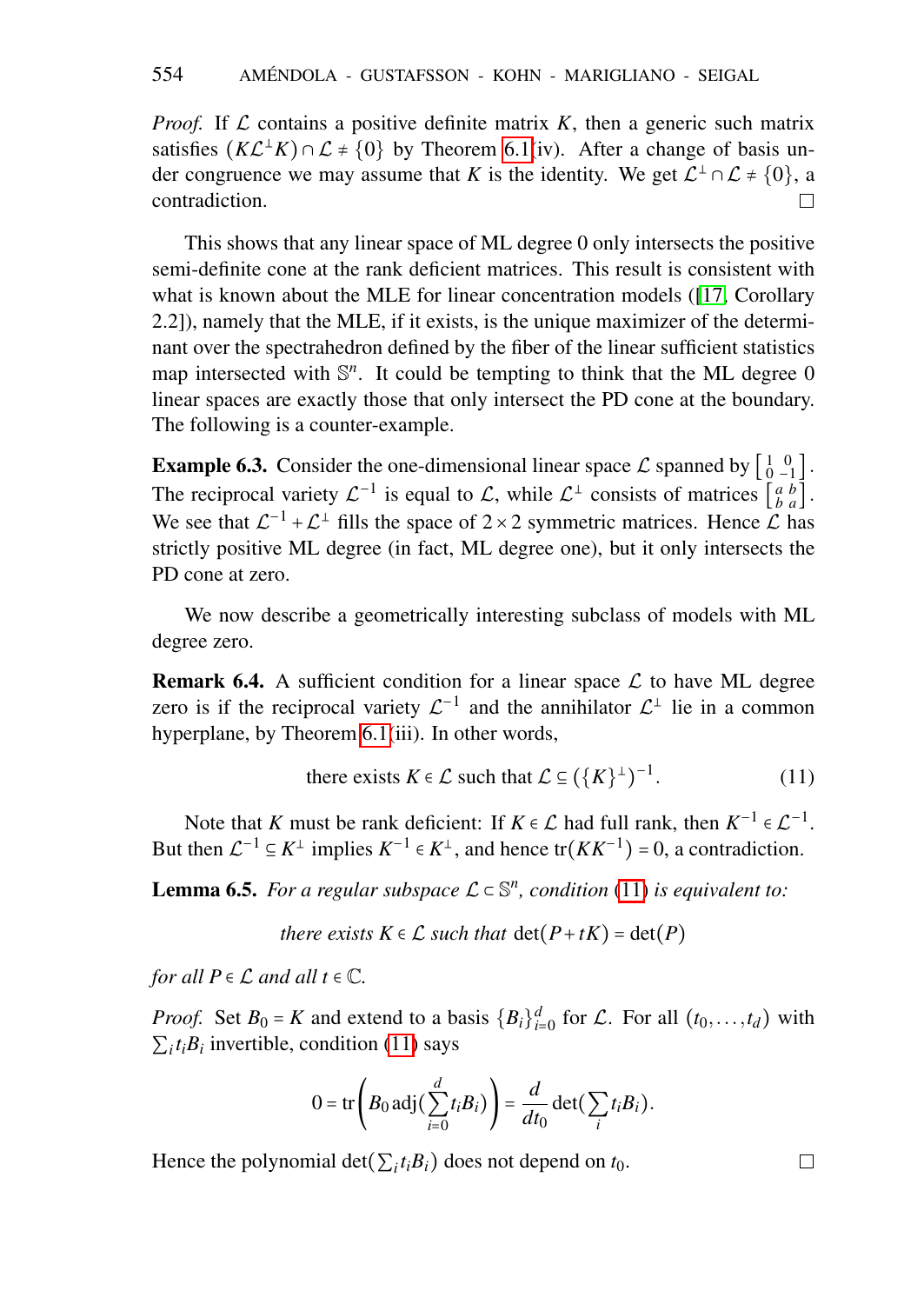**Example 6.6.** Let  $\mathcal{L}^{\perp}$  be the singular pencil spanned by  $\begin{bmatrix} 0 & 1 & 0 \\ 1 & 0 & 0 \\ 0 & 0 & 0 \end{bmatrix}$  and  $\begin{bmatrix} 0 & 0 & 0 \\ 0 & 1 & 0 \\ 0 & 0 & 0 \end{bmatrix}$ . Since a generic element of  $\mathcal L$  has the form  $\begin{bmatrix} t_0 & 0 & t_1 \\ 0 & 0 & t_2 \end{bmatrix}$  $\begin{bmatrix} 0 & 0 & t_2 \\ t_1 & t_2 & t_3 \end{bmatrix}$ , we see that

$$
\mathcal{A}_{\mathcal{L}} = \left\{ \begin{bmatrix} -t_2^2 & t_1t_2 & 0 \\ t_1t_2 & t_0t_3 - t_1^2 & -t_0t_2 \\ 0 & -t_0t_2 & 0 \end{bmatrix} \middle| t_0, t_1, t_2, t_3 \in \mathbb{C} \right\}.
$$

This shows that  $\mathcal{L}^{-1}$  and  $\mathcal{L}^{\perp}$  are contained in a common linear space of codimension 2. Hence,  $\mathcal L$  has ML degree zero by Remark [6.4.](#page-19-1) In fact, up to congruence, this is the only 4-dimensional subspace on  $\mathbb{S}^3$  with ML degree zero (see Sec-tion [5.](#page-16-0)4: the pencil  $\mathcal{L}^{\perp}$  has Segre symbol  $[2;;1]$ ).

Another way to see that  $\mathcal L$  has ML degree zero is the following. The determinant of a generic element of  $\mathcal L$  is  $-t_0t_2^2$ . Since it does not depend on  $t_1$ , we can take  $K = \begin{bmatrix} 0 & 0 & 1 \\ 0 & 0 & 0 \\ 1 & 0 & 0 \end{bmatrix}$  in Lemma [6.5.](#page-19-2) The same reasoning with  $t_3$  also applies.

The same techniques can be used to study the 3-dimensional subspaces  $\mathcal{L} \subset$ S<sup>3</sup> listed in Section [5.](#page-16-0)3.

**Example 6.7.** Let  $\mathcal{L} = \left\{ \begin{bmatrix} t_0 & 0 & t_2 \\ 0 & t_1 & t_2 \\ 0 & 0 & 0 \end{bmatrix} \right\}$  $\begin{bmatrix} 0 & t_1 & t_2 \\ t_1 & t_2 & 0 \end{bmatrix}$  |  $t_i \in \mathbb{C}$ }. It is a 3-dimensional subspace of  $\mathbb{S}^3$  of type *F* (see Section [5.](#page-16-0)3). The determinant is  $-(t_0 + t_1)t_2^2$ . While the determinant depends on all three variables, the linear forms appearing in it are orthogonal to *t*<sub>0</sub> − *t*<sub>1</sub>. Setting *K* =  $\begin{bmatrix} 1 & 0 & 0 \\ 0 & -1 & 0 \\ 0 & 0 & 0 \end{bmatrix}$  in Lemma [6.5](#page-19-2) shows that *L* has ML degree zero.

For *all* regular linear subspaces  $\mathcal L$  of  $\mathbb S^3$  with ML degree zero (see Section [5\)](#page-16-0), it is in fact true that  $\mathcal{L}^{-1}$  and  $\mathcal{L}^{\perp}$  are contained in a common hyperplane; with the following exception (up to congruence).

**Example 6.8.** The hyperplane  $\mathcal{L} = A^{\perp}$  with  $A = \begin{bmatrix} 1 & 0 & 0 \\ 0 & 0 & 0 \\ 0 & 0 & 0 \end{bmatrix}$  has ML degree zero by Proposition [3.4.](#page-9-0) Its reciprocal hypersurface  $L^{-1} = \mathbb{P}\left\{ \begin{bmatrix} \sigma_{11} & \sigma_{12} & \sigma_{13} \\ \sigma_{12} & \sigma_{22} & \sigma_{23} \\ \sigma_{13} & \sigma_{23} & \sigma_{33} \end{bmatrix} \middle| \sigma_{22}\sigma_{33} - \sigma_{23}^2 = 0\right\}$ 0} is a quadric cone whose vertex set ( $\subseteq \mathbb{P}^2$ ) contains the point  $L^{\perp}$ . Hence,  $L^{-1}$ and  $L^{\perp}$  are *not* contained in a common hyperplane, but their join is  $L^{-1}$ , so the ML degree of  $\mathcal L$  is zero by Theorem [6.1\(](#page-18-0)iii).

Equivalently, we can compute the  $1 \times 1$  matrix *M* in Theorem [6.1\(](#page-18-0)v). For every matrix  $B \in \mathcal{L}$ , we have  $ABA = 0$ , which shows that *M* is zero.

In the space of  $4 \times 4$  symmetric matrices, there are more geometrically interesting regular subspaces with ML degree zero. We conclude this paper with a class of codimension-two subspaces  $\mathcal{L}$ , where  $L^{-1}$  and  $L^{\perp}$  are not contained in a common hyperplane.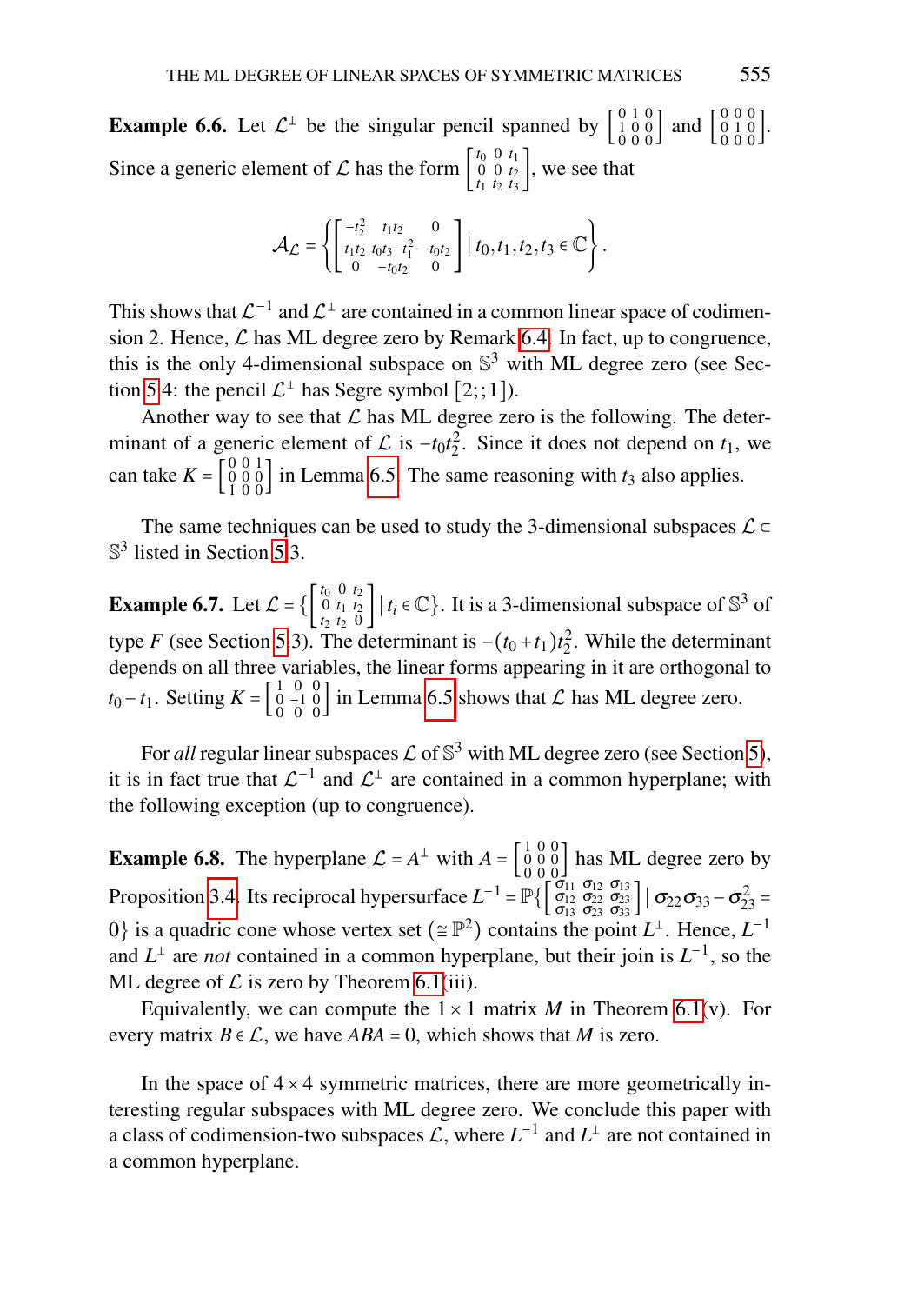**Example 6.9.** Let  $L^{\perp}$  be a tangent line to the variety of rank-one matrices in  $\mathbb{PS}^4$ . After a change of coordinates, we may assume that

$$
\mathcal{L}^{\perp} = \text{span}\left\{ \begin{bmatrix} 1 & 0 & 0 & 0 \\ 0 & 0 & 0 & 0 \\ 0 & 0 & 0 & 0 \\ 0 & 0 & 0 & 0 \end{bmatrix}, \begin{bmatrix} 0 & 1 & 0 & 0 \\ 1 & 0 & 0 & 0 \\ 0 & 0 & 0 & 0 \\ 0 & 0 & 0 & 0 \end{bmatrix} \right\}.
$$

The reciprocal variety is a cubic cone whose vertex set ( $\cong \mathbb{P}^4$ ) contains  $L^{\perp}$ :

$$
L^{-1} = \left\{ \Sigma \in \mathbb{P} \mathbb{S}^4 \mid \sigma_{33} \sigma_{44} - \sigma_{34}^2 = 0, \ \sigma_{23} \sigma_{44} - \sigma_{24} \sigma_{34} = 0, \ \sigma_{23} \sigma_{34} - \sigma_{33} \sigma_{24} = 0 \right\}.
$$

Acknowledgements. CA was partially supported by the Deutsche Forschungsgemeinschaft (DFG) in the context of the Emmy Noether junior research group KR 4512/1- 1. LG was supported by Vetenskapsrådet grant [NT: 2018-03688]. KK was supported by the Knut and Alice Wallenberg Foundation within their WASP (Wallenberg AI, Autonomous Systems and Software Program) AI/Math initiative. OM was supported by Brummer & Partners MathDataLab and International Max Planck Research School.

#### REFERENCES

- <span id="page-21-10"></span>[1] Paolo Aluffi, *Segre classes as integrals over polytopes*, Journal of the European Mathematical Society 18 no. 12 (2016), 2849–2863.
- <span id="page-21-8"></span>[2] Carlos Améndola - Lukas Gustafsson - Kathlén Kohn - Orlando Marigliano -Anna Seigal, *MLDegreeLSSM*, orlandomarigliano.com/code/, 2020.
- <span id="page-21-4"></span>[3] Federico Ardila, *The geometry of matroids*, Notices of the American Mathematical Society 65 no. 8 (2018).
- <span id="page-21-2"></span>[4] Angelika Bunse-Gerstner - William B Gragg, *Singular value decompositions of complex symmetric matrices*, Journal of Computational and Applied Mathematics 21 no. 1 (1988), 41–54.
- <span id="page-21-9"></span>[5] Mathias Drton - Bernd Sturmfels - Seth Sullivant, *Lectures on Algebraic Statistics*, Birkhäuser Basel, 2008.
- <span id="page-21-7"></span>[6] Stefan Dye - Kathlen Kohn - Felix Rydell - Rainer Sinn, ´ *Maximum Likelihood Estimation for Nets of Conics*, ArXiv:2011.08989, 2020.
- <span id="page-21-1"></span>[7] David Eisenbud - Joe Harris, *3264 and All That: A Second Course in Algebraic Geometry*, Cambridge University Press, 2016.
- <span id="page-21-3"></span>[8] Christopher Eur - Tara Fife - José Alejandro Samper - Tim Seynnaeve, Re*ciprocal maximum likelihood degrees of diagonal linear concentration models*, ArXiv:2011.14182, 2020.
- <span id="page-21-0"></span>[9] Claudia Fevola - Yelena Mandelshtam - Bernd Sturmfels, *Pencils of quadrics: old and new*, ArXiv:2009.04334.
- <span id="page-21-5"></span>[10] William Fulton, *Intersection Theory*, Springer-Verlag Berlin Heidelberg, 1984.
- <span id="page-21-6"></span>[11] Daniel Grayson - Michael Stillman, *Macaulay 2, a system for computation in algebraic geometry and commutative algebra*, faculty.math.illinois.edu/Macaulay2/.